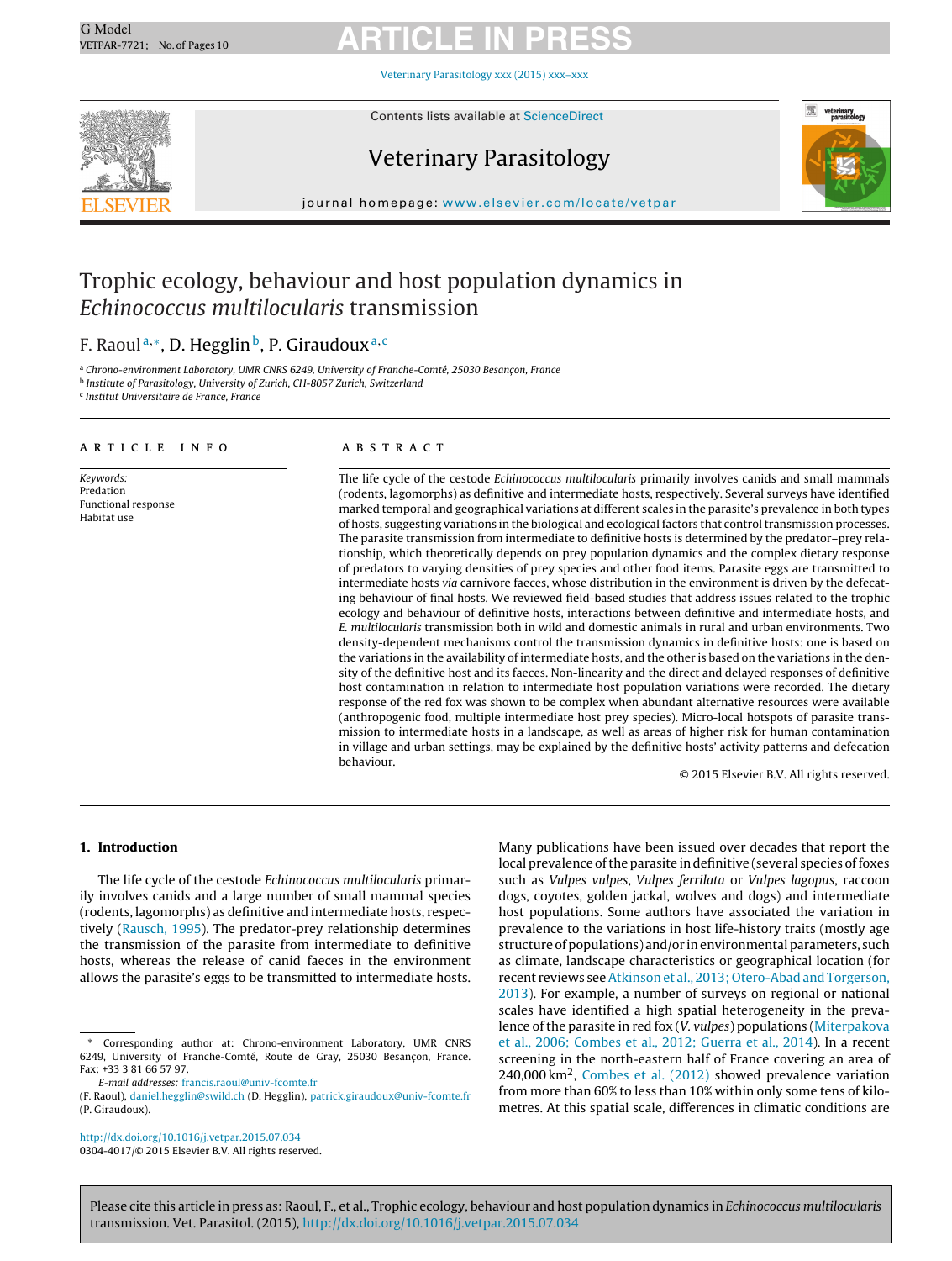2 F. Raoul et al. / Veterinary Parasitology xxx (2015) xxx–xxx

not likely to explain such gradients. Instead, it has been proposed that small scale variations in the distribution, abundance and population dynamics of intermediate hosts (e.g. [Guerra](#page-8-0) et [al.,](#page-8-0) [2014\)](#page-8-0) and interactions between host populations via predator-prey relationship could play a critical role in the transmission intensity of the parasite ([Giraudoux](#page-8-0) et [al.,](#page-8-0) [2003\).](#page-8-0) On a more local scale, the transmission of the parasite's eggs to intermediate hosts is governed by the distribution of the definitive host's faeces in the environment and the micro-climatic conditions controlling egg survival ([Giraudoux](#page-8-0) et [al.,](#page-8-0) [2002\).](#page-8-0) The definitive hosts' defecating behaviour, and thus the patterns of environmental contamination, is determined by several factors, including habitat use, social interactions among congenerics, local habitat features and the distribution of resources in the environment. Here, we aim to review field-based studies that (1) correlate E. multilocularis prevalence in definitive hosts (foxes and dogs) in urban and rural environments to at least one ofthe following factors: small mammal intermediate host population density, definitive host population density or diet; (2) report definitive host faeces distribution or activity patterns in relation to environmental characteristics or to intermediate host spatial distribution (see [Table](#page-2-0) 1 for a list of publications). We then highlight gaps in knowledge and propose research perspectives.

#### **2. Intermediate host populations, predation and E. multilocularis prevalence in definitive hosts**

#### 2.1 E. multilocularis transmission in foxes

An early major contribution to the transmission ecology of E. multilocularis between small mammals and foxes was given by [Saitoh](#page-9-0) [and](#page-9-0) [Takahashi](#page-9-0) [\(1998\).](#page-9-0) They investigated E. multilocularis winter prevalence dynamics in a sample of 9828 foxes (V. vulpes) and Myodes rufocanus population variations in three localities of Hokkaido, the northernmost island of Japan, over 8 years. In this area, M. rufocanus populations were monitored by private foresters as part of the forest pest management programmes. The parasite prevalence in foxes greatly varied among years (average ranging between 20.2% and 44.7%) and was correlated with the M. rufocanus density of the current year in the three sites. Moreover, a delayed effect of vole abundance was suspected in Kushiro and Nemuro, where the parasite prevalence was also correlated with the intermediate host population density of the previous year. The effect of the current year vole density on prevalence was attributed to the direct dietary response ofthe fox to its main prey density variation: if the fox consumption rate on the prey is dependent on its density, the parasite transmission intensity to foxes should be as well. The one year-delayed effect observed in the two sites was attributed to the effect of the lower snow cover in winter that allowed foxes to hunt more easily on rodents, compared to the third site where a thick snow cover prevented predation and drastically reduced transmission. Thus, differences in the winter food habits of foxes may explain differences in the overwintering patterns of the parasite. In this study, the hypothesis on transmission mechanisms was grounded on fox dietary studies undertaken in the 1970s and 80s, but no data on the fox diet collected in parallel to prevalence and intermediate host density were available to confirm or reject those hypotheses. In the northern ecosystem of Spitsbergen, Svalbard, [Stien](#page-9-0) et [al.](#page-9-0) [\(2010\)](#page-9-0) reported an average 8.5% E. multilocularis prevalence in 353 Arctic foxes (V. lagopus, formerly known as Alopex lagopus). They showed that prevalence significantly decreased with increasing distance from the Microtus levis population (formerly known as M. rossiaemeridionalis), known to be the only intermediate host (with a 19% average parasite prevalence).

The landscape composition of the mid-altitude plateau of the Jura Mountains in eastern France is dominated by grassland and is favourable to regular and spatially asynchronous population outbreaks oftwo grassland rodent species, Arvicola scherman (formerly A. terrestris) and Microtus arvalis [\(Delattre](#page-8-0) et [al.,](#page-8-0) [1999;](#page-8-0) [Giraudoux](#page-8-0) et [al.,](#page-8-0) [1997;](#page-8-0) [Raoul,](#page-8-0) [Defaut](#page-8-0) et [al.,](#page-8-0) [2001\),](#page-8-0) which are considered the main E. multilocularis intermediate hosts in Europe and an important food resource for foxes. This place is located in the historical area of higher endemicity of Western Europe, and the average parasite prevalence in fox populations ranged from 20% to 65% [\(Raoul,](#page-9-0) [Deplazes](#page-9-0) et [al.,](#page-9-0) [2001\).](#page-9-0) Based on the copro-ELISA diagnostic on 1252 faeces collected in the field, [Raoul](#page-9-0) et [al.](#page-9-0) [\(2010\)](#page-9-0) showed that E. multilocularis infection in foxes was asymptotically related to both A. scherman and M. arvalis relative density in the field, suggesting a non-linear parasitic response: infection rose quickly up to a plateau that may be partly attributed to immunity mechanisms regulating infection level. In the Slovak Republic, 3096 red foxes were collected in the entire country between 2000 and 2004 and analysed for E. multilocularis infection using the sedimentation and counting technique [\(Miterpakova](#page-9-0) et [al.,](#page-9-0) [2006\).](#page-9-0) In a sub-sample of foxes from southern and northern regions the prevalence of E. multilocularis was correlated with the density of small mammals, although the species actually trapped were not identified by the authors.

The transmission of E. multilocularis within large and medium cities, firstly reported in early 2000, represents a new context that should result from the general increase in fox populations worldwide. The urban cycle of the parasite is now documented in Zurich and Geneva (Switzerland), Stuttgart (Germany), Copenhagen (Denmark), Sapporo (Japan), Nancy, Annemasse and Pontarlier (France), and Calgary (Canada) [\(Hofer](#page-8-0) et [al.,](#page-8-0) [2000;](#page-8-0) [Tsukada](#page-8-0) et [al.,](#page-8-0) [2000;](#page-8-0) [Deplazes](#page-8-0) et [al.,](#page-8-0) [2004;](#page-8-0) [Fischer](#page-8-0) et [al.,](#page-8-0) [2005;](#page-8-0) [Robardet](#page-8-0) et [al.,](#page-8-0) [2008;](#page-8-0) [Catalano](#page-8-0) et [al.,](#page-8-0) [2012;](#page-8-0) [Comte](#page-8-0) et [al.,](#page-8-0) [2013\).](#page-8-0) A general pattern that seems to emerge is a decrease in E. multilocularis prevalence in foxes according to the following gradient: rural periphery/residential peri-urban area/urban centre. The distribution of intermediate host populations has been investigated in Zurich and Nancy ([Hegglin](#page-8-0) et [al.,](#page-8-0) [2007;](#page-8-0) [Robardet](#page-8-0) et [al.,](#page-8-0) [2008\)](#page-8-0) with similar findings (see [Table](#page-4-0) 2 for a comparison between Zurich and Nancy cities, where key ecological parameters of the cycles have been documented). Indeed, one of the main fox prey species displayed a higher density in the rural periphery (M. arvalis in Nancy) and/or in the residential peri-urban area (A. scherman in Zurich) compared to the urban centre where the relative densities of both prey species were lower due to reduced availability of suitable habitats (grasslands) and the lower numbers of animals within these habitats. The spatial and temporal patterns of the cycle involving coyote (Canis latrans) as definitive host have been investigated in urban parks ofthe city of Calgary ([Liccioli](#page-9-0) et [al.,](#page-9-0) [2014\).](#page-9-0) There, E. multilocularis faecal prevalence peaked in spring (43.47% of positive faeces) and strongly varied across parks, ranging between 5.34% and 61.48%. Higher faecal prevalence in two parks was associated with both the local small mammal assemblage being dominated by species known to be intermediate hosts (vs. non intermediate hosts) and higher prevalence of the parasite in these intermediate hosts.

At least two non-exclusive ecological mechanisms are likely to explain the dependence of E. multilocularis prevalence in foxes to the intermediate hosts' density variations: the functional and numerical response of the predator. The numerical response is the capacity of a predator to change its population density through demographic (alteration of reproduction success) and aggregation (modification of spatial behaviour and aggregation to prey patches) processes according to the changes in its prey density [\(Ricklefs](#page-9-0) [and](#page-9-0) [Miller,](#page-9-0) [2000\).](#page-9-0) The functional response reflects the variation of the predator's diet following the variation of the density of its prey [\(Arditi](#page-8-0) [and](#page-8-0) [Ginzburg,](#page-8-0) [2012\).](#page-8-0) In the context of E. multilocularis transmission, a numerical response would theoretically lead to higher fox populations when prey density increases, thereby increasing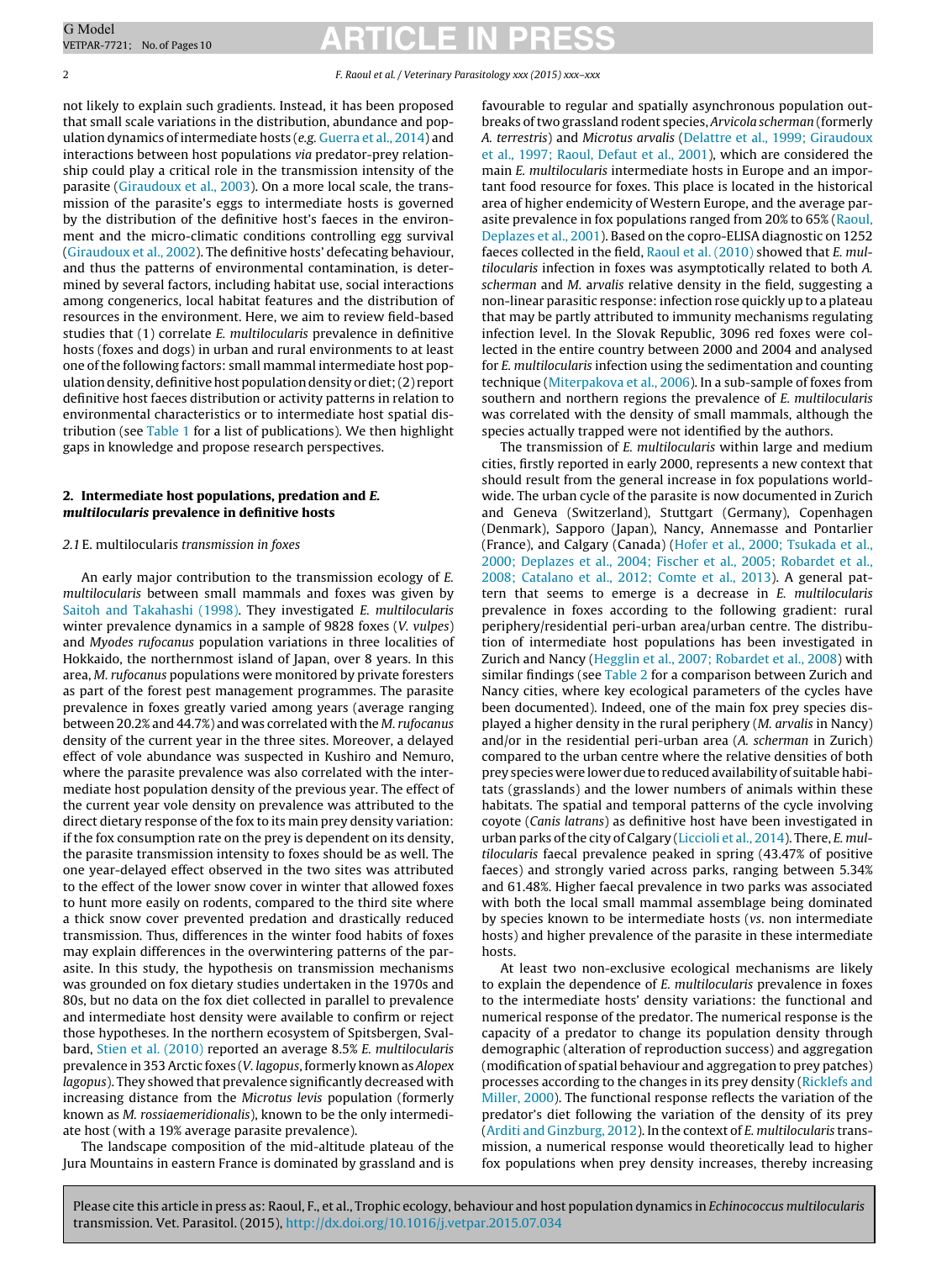#### <span id="page-2-0"></span>**Table 1**

Summary of field-based studies addressing *Echinococcus multilocularis* prevalence in definitive hosts according to small mammal intermediate host population density, definitive host population density or diet, or definiti faeces distribution/activity pattern in relation to environmental characteristics or intermediate hosts spatial distribution.

| Country, region                   | Ecosystem                             | DH (diagnostic<br>method)                   | IH density                                                      | DH predation<br>on IH                           | DH density | DH faeces distribution | DH activity patterns   | Reference                 |
|-----------------------------------|---------------------------------------|---------------------------------------------|-----------------------------------------------------------------|-------------------------------------------------|------------|------------------------|------------------------|---------------------------|
| Spitsbergen,<br>Svalbard          | High arctic<br>island                 | V. lagopus (SCT)                            | Microtus levis<br>(location of the<br>main vole<br>colony)      | N <sub>o</sub>                                  | No         | <b>No</b>              | N <sub>o</sub>         | Stien et al. (2010)       |
| Alaska, St.<br>Lawrence<br>Island | Tundra                                | V. lagopus<br>(necropsy)                    | Microtus<br>oeconomus<br>(trapping)                             | Yes (stomach<br>content)                        | No         | No                     | No                     | Rausch (1995) (synthesis) |
| Japan,<br>Hokkaido                | Rural                                 | V. vulpes<br>(necropsy)                     | Myodes rufo-<br>canus (trapping)                                | No                                              | No         | No                     | No                     | Saitoh & Takahashi (1998) |
| Switzerland,<br>Grisons canton    | Alpine<br>landscape                   | V. vulpes (SCT)                             | No                                                              | Yes (stomach<br>content)                        | No         | No                     | No                     | Tanner et al. (2006)      |
| Slovak<br>Republic                | Whole country                         | V. vulpes (SCT)                             | Species list not<br>reported<br>(trapping)                      | No                                              | No         | N <sub>o</sub>         | N <sub>o</sub>         | Miterpakova et al. (2006) |
| Switzerland,<br>Zurich            | Urban and<br>peri-urban               | V. vulpes (SCT)                             | Microtus<br>arvalis, Arvicola<br>scherman<br>(transects)        | Yes (stomach<br>content)                        | No         | $\rm No$               | Yes (radio tracking)   | Hegglin et al. (2007)     |
| Switzerland,<br>Zurich            | Urban and<br>peri-urban               | V. vulpes<br>(copro-ELISA)                  | No                                                              | No                                              | No         | Yes (observations)     | No                     | Stieger et al. (2002)     |
| France,<br>Lorraine               | Urban and<br>peri-urban               | V. vulpes<br>(copro-ELISA)                  | <b>Microtus</b><br>arvalis, Arvicola<br>scherman<br>(transects) | N <sub>o</sub>                                  | No         | Yes (transects)        | No                     | Robardet et al. (2011)    |
| France,<br>Lorraine               | Urban and<br>peri-urban               | V. vulpes (SCT)                             | No                                                              | Yes (stomach<br>content)                        | No         | No                     | No                     | Robardet et al. (2008)    |
| Japan,<br>Hokkaido                | Urban and<br>peri-urban               | V. vulpes<br>(copro-ELISA)                  | $\rm No$                                                        | No                                              | $\rm No$   | Yes (around fox dens)  | Yes (footprint survey) | Tsukada et al. (2000)     |
| Japan,<br>Hokkaido                | Urban fringe<br>(park)                | V. vulpes<br>(copro-ELISA<br>and copro-PCR) | No                                                              | No                                              | No         | Yes (transects)        | No                     | Lapaga et al. (2009)      |
| Canada, Alberta                   | Urban parks                           | C. latrans<br>(copro-PCR)                   | Small mammal<br>community<br>(trapping)                         | No                                              | No         | $\rm No$               | $\rm No$               | Liccioli et al. (2014)    |
| Germany,<br>Bavaria               | Small towns<br>and their<br>periphery | V. vulpes (IST<br>and copro-PCR)            | No                                                              | N <sub>o</sub>                                  | <b>No</b>  | N <sub>o</sub>         | Yes (radio tracking)   | Janko et al. (2011)       |
| France,<br>Ardennes               | Agricultural                          | V. vulpes (SCT)                             | Microtus<br>arvalis, Arvicola<br>scherman                       | Yes (stomach<br>content and<br>faeces analysis) | No         | No                     | No                     | Guislain et al. (2008)    |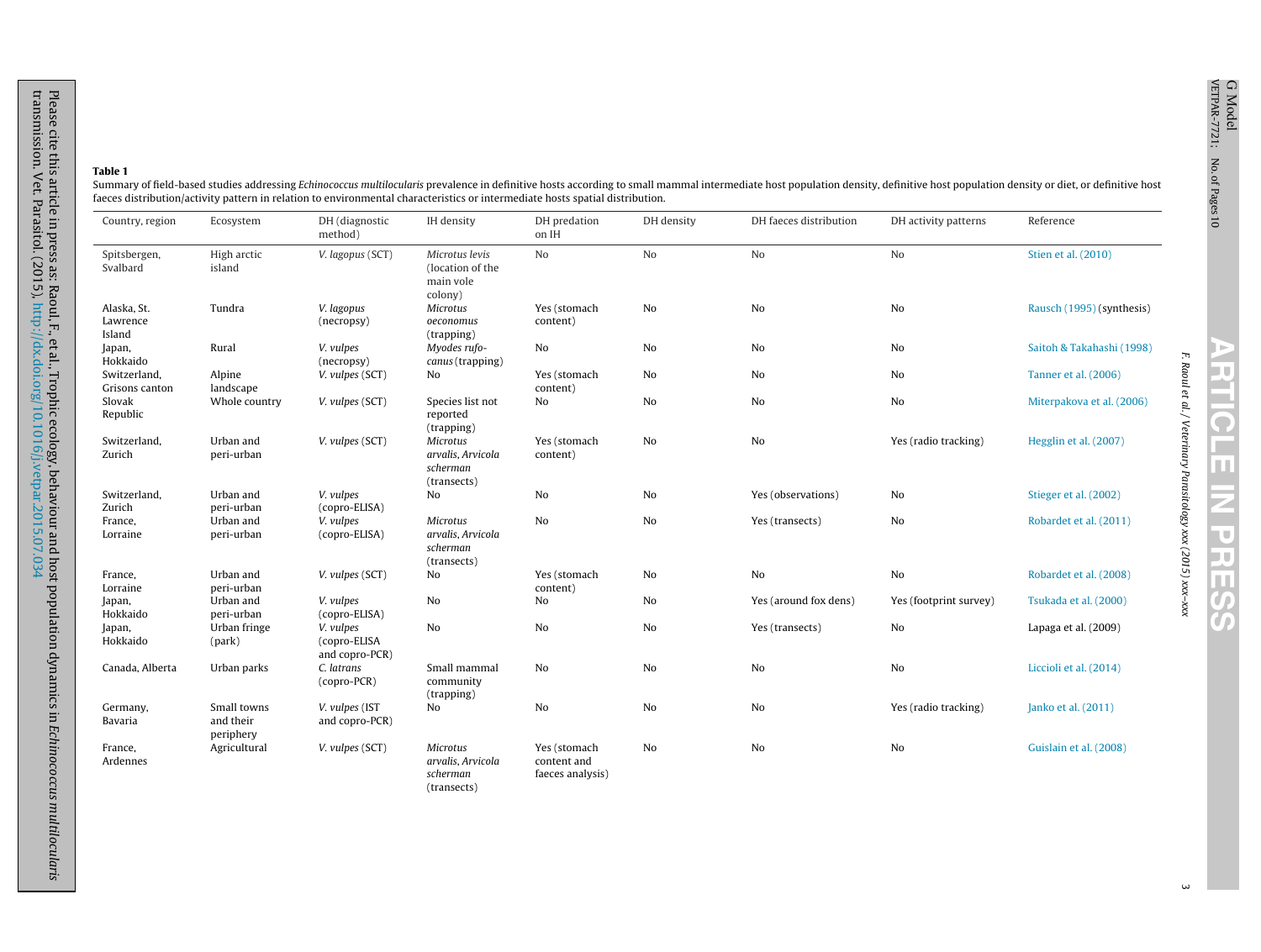| Country, region          | Ecosystem                | DH (diagnostic<br>method)                           | IH density                                                                  | DH predation<br>on IH    | DH density               | DH faeces distribution       | DH activity patterns | Reference                  |
|--------------------------|--------------------------|-----------------------------------------------------|-----------------------------------------------------------------------------|--------------------------|--------------------------|------------------------------|----------------------|----------------------------|
| France,<br>Ardennes      | Agricultural             | V. vulpes (SCT),<br>see Guislain<br>et al. (2008)   | Microtus<br>arvalis, Arvicola<br>scherman<br>(transects)                    | No                       | Yes (spotlight<br>count) | Yes (transects)              | No                   | Guislain et al. (2007)     |
| France,<br>Franche-Comté | Grasslands               | V. vulpes<br>(copro-ELISA)                          | Microtus<br>arvalis, Arvicola<br>scherman<br>(transects)                    | $\rm No$                 | Yes (spotlight<br>count) | No                           | No                   | Raoul et al. (2003)        |
| France,<br>Franche-Comté | Grasslands               | V. vulpes<br>(copro-ELISA)                          | Microtus<br>arvalis, Arvicola<br>scherman<br>(transects)                    | Yes (faeces<br>analysis) | $\rm No$                 | $\rm No$                     | No                   | Raoul et al. (2010)        |
| France,<br>Franche-Comté | Grasslands               | V. vulpes (no<br>diagnostic)                        | Small mammal<br>community<br>(trapping)                                     | No                       | No                       | Yes (transects)              | No                   | Giraudoux et al. (2002)    |
| China, Sichuan           | High altitude<br>plateau | C. familiaris<br>(copro-PCR)                        | Ochotona spp.,<br>Microtus spp.,<br>Cricetulus<br>kamen-<br>sis (transects) | No                       | No                       | Yes (transects and quadrats) | Yes (GPS collar)     | Vaniscotte et al. (2011)   |
| China, Sichuan           | High altitude<br>plateau | C. familiaris<br>(arecoline<br>purge,<br>copro-PCR) | No                                                                          | Yes<br>(questionnaire)   | No                       | $\rm No$                     | No                   | Budke et al. (2005)        |
| China, Sichuan           | High altitude<br>plateau | C. familiaris<br>(arecoline<br>purge,<br>copro-PCR) | Ochotona spp.,<br>Microtus spp.<br>(transects)                              | No                       | No                       | $\rm No$                     | No                   | Wang et al. (2007)         |
| China, Sichuan           | High altitude<br>plateau | C. familiaris<br>(arecoline<br>purge,<br>copro-PCR) | Ochotona spp.,<br>Microtus spp.<br>(transects)                              | Yes (faeces<br>analysis) | Yes (transect)           | No                           | No                   | Wang et al. (2010)         |
| Kyrgyzstan,<br>Alay      | High altitude<br>plateau | C. familiaris<br>(arecoline<br>purge,<br>copro-PCR) | No                                                                          | Yes<br>(questionnaire)   | No                       | Yes (quadrats)               | Yes (GPS collar)     | Van Kesteren et al. (2013) |
| Kyrgyzstan,<br>Naryn     | High altitude<br>plateau | C. familiaris<br>(arecoline<br>purge,<br>copro-PCR) | No                                                                          | Yes<br>(questionnaire)   | No                       | $\rm No$                     | No                   | Ziadinov et al. (2008)     |

DH: definitive host, IH: intermediate host, SCT: sedimentation and counting technique, IST: intestinal scrapping technique.

4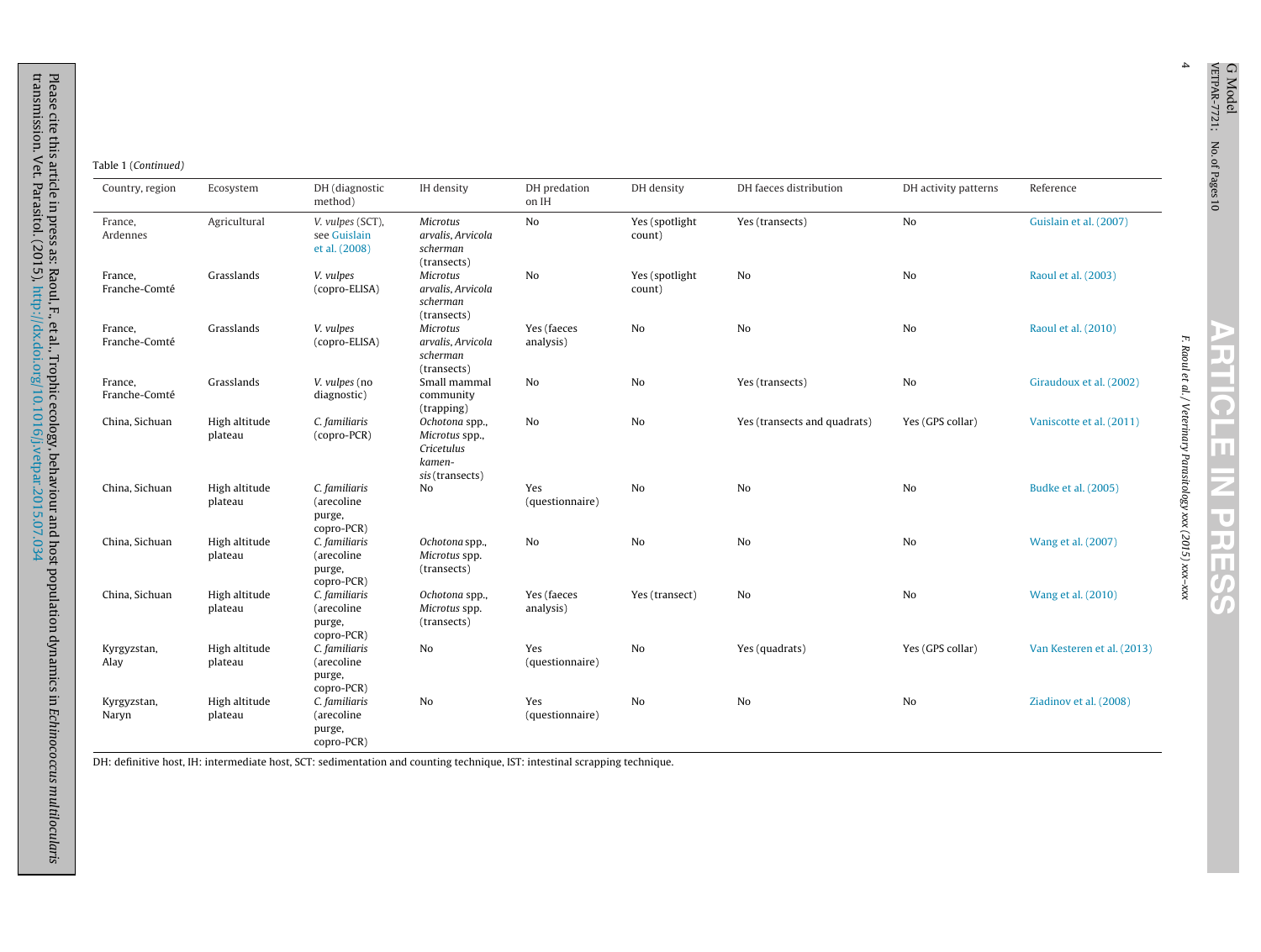#### F. Raoul et al. / Veterinary Parasitology xxx (2015) xxx–xxx 5

<span id="page-4-0"></span>

Comparison of Echinococcus multilocularis cycle characteristics between Nancy and Zurich.

|                                           |                               |        | Zones                                          |                                |                                |
|-------------------------------------------|-------------------------------|--------|------------------------------------------------|--------------------------------|--------------------------------|
|                                           |                               |        | Rural                                          | Peri-urban                     | Urban                          |
| E. multilocularis prevalence in red foxes |                               | N      | 63%<br>54%                                     | 39%<br>31%                     | 16%<br>4%                      |
| Prey density                              | Microtus arvalis              | N      | nn                                             |                                |                                |
|                                           | Arvicola scherman             | -<br>N | $\bullet\bullet$                               | $\bullet\bullet\bullet$        |                                |
| Fox diet                                  | <b>Arvicolids<sup>a</sup></b> | N      | $\bullet\bullet\bullet$<br>$\circ \circ \circ$ | $\bullet\bullet\bullet$<br>OOC |                                |
|                                           | Anthropogenic food            | 7<br>N |                                                | $\bullet\bullet$<br>O          | $\bullet\bullet\bullet$<br>DOC |

Source: (from [Hegglin](#page-8-0) et [al.,](#page-8-0) [2007;](#page-8-0) [Robardet](#page-8-0) et [al.,](#page-8-0) [2008,](#page-8-0) [2011\).](#page-8-0)

Z: Zurich, N: Nancy. Prey density comparisons are relevant only within the same site.

<sup>a</sup> Arvicola scherman and/or Microtus arvalis and/or Myodes glareolus.

the worm biomass within an area, giving rise to increased transmission intensity. In general, the numerical response of a predator is mediated by the availability of alternative prey and the ability of the predator to switch to them when the density of the main prey declines, which is the case for generalist predators. If it is not the case, the energy input to predators is not enough to maintain the population. The populations of V. lagopus in arctic ecosystems usually display a numerical response due to the low availability of alternative prey and the high amplitude of its main small mam-mal prey (e.g. the collared lemming Dicrostonyx groenlandicus) ([Gilg](#page-8-0) et [al.,](#page-8-0) [2006\).](#page-8-0) By contrast, there are apparently conflicting results about the ability of V. vulpes to display a numerical response: its density was not related to A. scherman density variations in the grassland plateau of the E. multilocularis endemic area of western Switzerland [\(Weber](#page-9-0) et [al.,](#page-9-0) [2002\),](#page-9-0) whereas it displayed a numerical response in the Mediterranean scrubland of Spain after the collapse of its main prey, the European rabbit Oryctolagus cuniculus ([Ferreras](#page-8-0) et [al.,](#page-8-0) [2011\).](#page-8-0) One cannot formally exclude this mechanism to operate in E. multilocularis transmission, but field evidence was never provided on the variation in transmission as the consequence of the numerical response of the definitive hosts. The fox is by far the vertebrate predator whose diet has been best studied in a large panel of ecosystems, in many biogeographical areas and in every season; however, the fox functional response to prey variations is poorly documented. This also holds true for most predators and herbivores, which obscures our capacity to understand the ecology of trophically transmitted parasites. Only a few studies have investigated the relationship between E. multilocularis prevalence in definitive hosts and their predation patterns. A pioneer investigation of the ecology of the E. multilocularis natural cycle in the tundra ecosystem was undertaken by Robert Rausch in the 50s (for a synthesis see [Rausch](#page-9-0) [\(1995\)\).](#page-9-0) On St. Lawrence Island, Alaska, the prevalence of the parasite in V. lagopus populations varied seasonally. The prevalence in 1579 foxes reached almost 100% in autumn, following several months during which their diet consisted mainly of the northern vole Microtus oeconomus. Additionally, almost all young foxes were infected by the time they left the den in late summer because they had been mostly fed on rodents and birds. Snow accumulation during winter reduced the accessibility to voles, and foxes had to switch to other resources such as carcasses of marine mammals. This resulted in reducing the prevalence to approximately 30% by the next spring. Such seasonal aspects are an important determinant of the transmission pattern of E. multilocularis. Low temperatures and humid conditions during the winter season can increase the survival of parasite eggs in the environment and lead to an accumulation of infective eggs during this period ([Veit](#page-9-0) et [al.,](#page-9-0) [1995\).](#page-9-0) Therefore it is not surprising that highest prevalence rates in intermediate hosts have been found in

old overwintered individuals of M. arvalis in France ([Delattre](#page-8-0) et [al.,](#page-8-0) [1988\)](#page-8-0) and A. scherman in Switzerland ([Burlet](#page-8-0) et [al.,](#page-8-0) [2011\).](#page-8-0)

In the Swiss canton of Grisons in the Alps, which is located at the southern limit of the parasite distribution in Europe, [Tanner](#page-9-0) et [al.](#page-9-0) [\(2006\)](#page-9-0) analysed both the prevalence of E. multilocularis on a  $10 \times 10$  km grid pixel in 543 necropsied foxes and the presence of small mammals in fox stomach contents. The average frequency of prey occurrence in fox stomachs was highest for Microtus/Pitymys genera (19.6%), followed by Myodes glareolus (8.0%) and A. scherman (0.4%). The only significant statistical correlation (positive) was obtained between E. multilocularis prevalence in foxes and the predation of Microtus/Pitymys genera. The predation on other taxa (M. glareolus, Arvicolidae, Muridae and Soricidae) was not associated with variations in the parasite prevalence. In the mid-altitude plateau of the Jura Mountains in eastern France where E. multilocularis infection in foxes was asymptotically linked to A. scherman and M. arvalis density (see above), fox predation displayed a rather complex pattern ([Raoul](#page-9-0) et [al.,](#page-9-0) [2010\).](#page-9-0) The shape of the functional response to A. scherman density was sigmoid-like, typical of generalist behaviour; however, the predation rate on this species decreased when the density of M. arvalis – the other grassland species – increased, suggesting complex interactions among prey on the prey choice by the predator ([Fig.](#page-5-0) 1a). No evidence of a functional response to M. arvalis density was provided: this species was consumed at a high level even when its density was very low [\(Fig.](#page-5-0) 1b). In the Ardennes, an endemic region of northeastern France where the prevalence of E. multilocularis in foxes is 53% ([Guislain](#page-8-0) et [al.,](#page-8-0) [2008\),](#page-8-0) the composition of the small mammal community differed from the Jura Mountains because the A. scherman populations are constantly at low density. A positive correlation between M. arvalis density and its frequency in fox diet was observed, whereas no correlation was detected for A. scherman, which was minimally consumed [\(Fig.](#page-5-0) 1c) [\(Guislain](#page-8-0) et [al.,](#page-8-0) [2008\).](#page-8-0) A major difference between the two situations was the long-term population dynamics of the two rodent species, which were unstable, cyclic and prone to outbreaks in the Jura Mountains; they were much lower and stable in the Ardennes. This likely explained the differences in fox predation behaviour.

The fox diet in an urban transmission context has been investigated in Zurich and Nancy [\(Hegglin](#page-8-0) et [al.,](#page-8-0) [2007;](#page-8-0) [Robardet](#page-8-0) et [al.,](#page-8-0) [2008\).](#page-8-0) The presence of arvicolid rodents (i.e. A. scherman and M. arvalis, which were not distinguished) showed a strong contrast between the rural periphery and the residential peri-urban area, where their frequency in the diet was high (5–40% in Nancy and 70% in Zurich), and the urban centre, where the score was much lower (less than 5% in Nancy and 30% in Zurich). An inverse gradient was observed for the consumption of food from anthropogenic origin (e.g. food wastes, pet food). A synthetic view of transmis-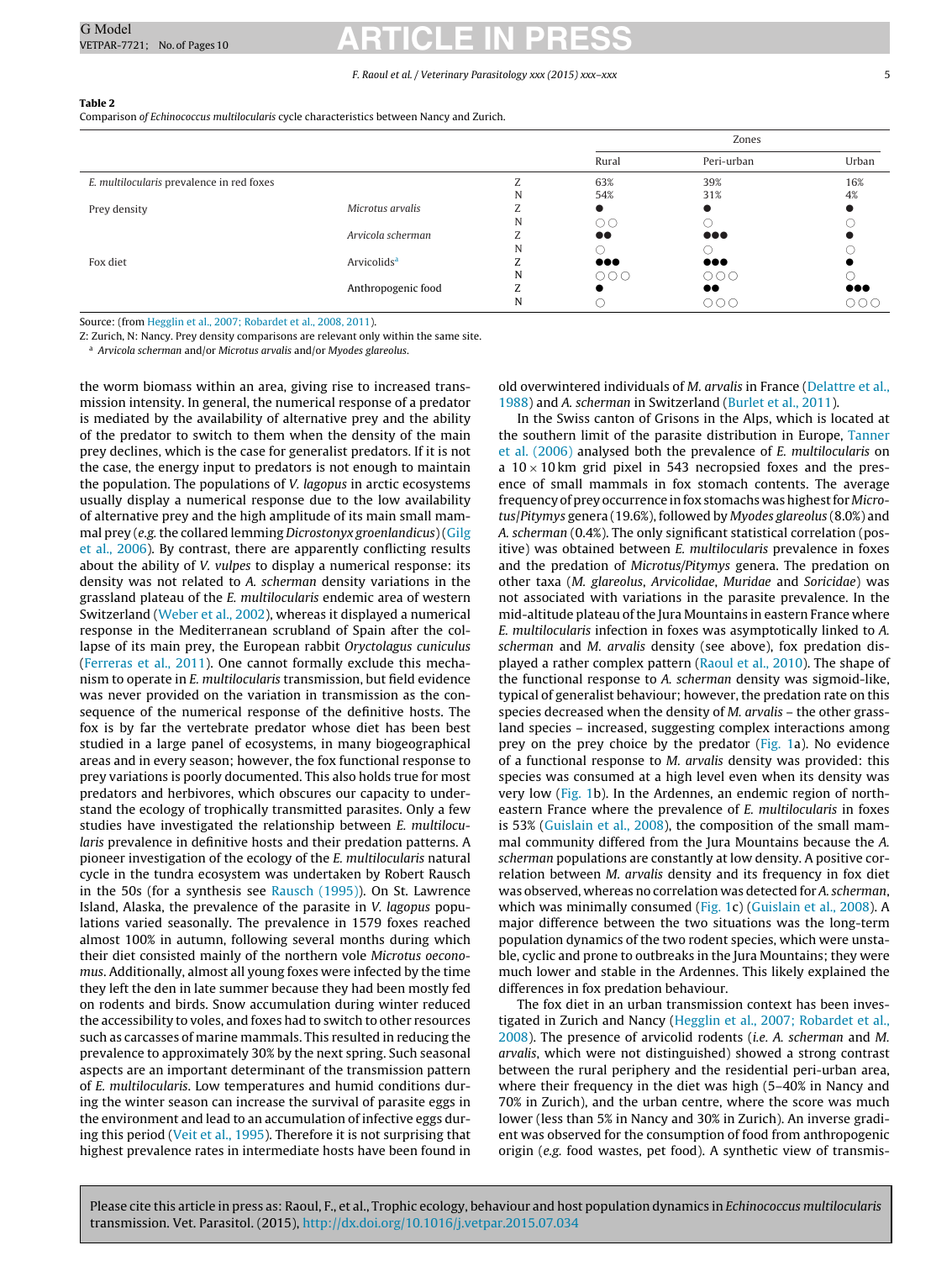<span id="page-5-0"></span>6 F. Raoul et al. / Veterinary Parasitology xxx (2015) xxx–xxx



Fig. 1. Functional response of the red fox to Arvicola scherman and Microtus arvalis density variations in the Jura Mountains of eastern France (a and b) and in the Ardennes region of northeastern France (c). Grid in (a) represents the prediction from the statistical model. Souce: (from [Guislain](#page-8-0) et [al.,](#page-8-0) [2008;](#page-8-0) [Raoul](#page-8-0) et [al.,](#page-8-0) [2010;](#page-8-0) reprinted with permission).

sion patterns characteristics in urban/peri-urban context is given in [Table](#page-4-0) 2. Therefore, the behavioural plasticity of the fox allowed it to switch from a small mammal-based diet in the rural and periurban areas to anthropogenic food, which was shown to be more accessible and abundant in urban centres ([Contesse](#page-8-0) et [al.,](#page-8-0) [2004\).](#page-8-0) This functional response probably negatively affected the parasite dynamics in the city centre and could explain the very sharp decline in the infection rate in foxes within a very short distance of only 500 metres (peri-urban zone >60%, urban zone <20%; [Hegglin](#page-8-0) et [al.,](#page-8-0) [2007\).](#page-8-0) This distance roughly corresponds to the mean diameter of a fox home range in the city of Zurich (mean MCP for resident females and males: 29 and 31 ha) [\(Gloor,](#page-8-0) [2002\).](#page-8-0)

#### 2.2 E. multilocularis transmission in dogs

The effect of intermediate host density on a dog's diet and E. multilocularis transmission have received far less attention, although contact with dogs is identified as a major risk factor for human alveolar echinococcosis ([Kern](#page-8-0) et [al.,](#page-8-0) [2004\).](#page-8-0) A few studies investigated the contamination of dog populations with E. multilocularis on the mid- and high-altitude grasslands (2000–4500 m) of central Asia, including southeast Kyrgyzstan and central and western China (Sichuan, Qinghai and Xinjiang provinces) where pastoralism is the main activity [\(Budke](#page-8-0) et [al.,](#page-8-0) [2005;](#page-8-0) [Wang](#page-8-0) et [al.,](#page-8-0) [2007,](#page-8-0) [2010;](#page-8-0) [Ziadinov](#page-8-0) et [al.,](#page-8-0) [2008;](#page-8-0) [Vaniscotte](#page-8-0) et [al.,](#page-8-0) [2011;](#page-8-0) [Van](#page-8-0) [Kesteren](#page-8-0) et [al.,](#page-8-0) [2013\).](#page-8-0) These open landscapes are known to favour pop-

ulation outbreaks of a variety of small mammal species shown to be E. multilocularis intermediate hosts: Ochotona curzoniae and Ochotona cansus, Microtus limnophilus, Cricetulus kamensis in the eastern Tibetan plateau of central China, Ellobius tancrei and Microtus gregalis in Kyrgyzstan ([Giraudoux](#page-8-0) et [al.,](#page-8-0) [2013\).](#page-8-0) On the Tibetan plateau, [Wang](#page-9-0) et [al.\(2007\)](#page-9-0) showed that E. multilocularis prevalence in domestic dogs was positively associated with the relative density of small mammals living in common grasslands, a habitat where Ochotona sp. and C. kamensis population regularly reach high levels [\(Raoul](#page-9-0) et [al.,](#page-9-0) [2006;](#page-9-0) [Giraudoux](#page-9-0) et [al.,](#page-9-0) [2013\).](#page-9-0) Moreover, the E. multilocularis wormburden in dogs (mean = 39.64 worms) was positively correlated with the relative abundance of Ochotona sp. [\(Wang](#page-9-0) et [al.,](#page-9-0) [2010\).](#page-9-0) Unfortunately, only the study by [Wang](#page-9-0) et [al.\(2010\)](#page-9-0) reported the diet of dogs in such ecological contexts: the presence of small mammal remains (bones and hairs) was identified in 28 out of 97 dog faeces samples collected in three villages of western Sichuan, but the low quality of bones did not allow precise identification of the prey species (Ochotona sp. teeth were retrieved from one sample). In the high plateau of Kyrgyzstan, [Ziadinov](#page-9-0) et [al.](#page-9-0) [\(2008\)](#page-9-0) showed that domestic dogs that were allowed to completely roam or roam for part of the time and that were used for hunting were more likely to be infected with E. multilocularis based on arecoline purgation combined with PCR diagnosis (11% vs. 26% for tied and non-tied dogs, respectively). A similar result was observed on the eastern Tibetan plateau of western Sichuan [\(Budke](#page-8-0) et [al.,](#page-8-0) [2005\).](#page-8-0) The hypothesis is that such dogs may have access to live or dead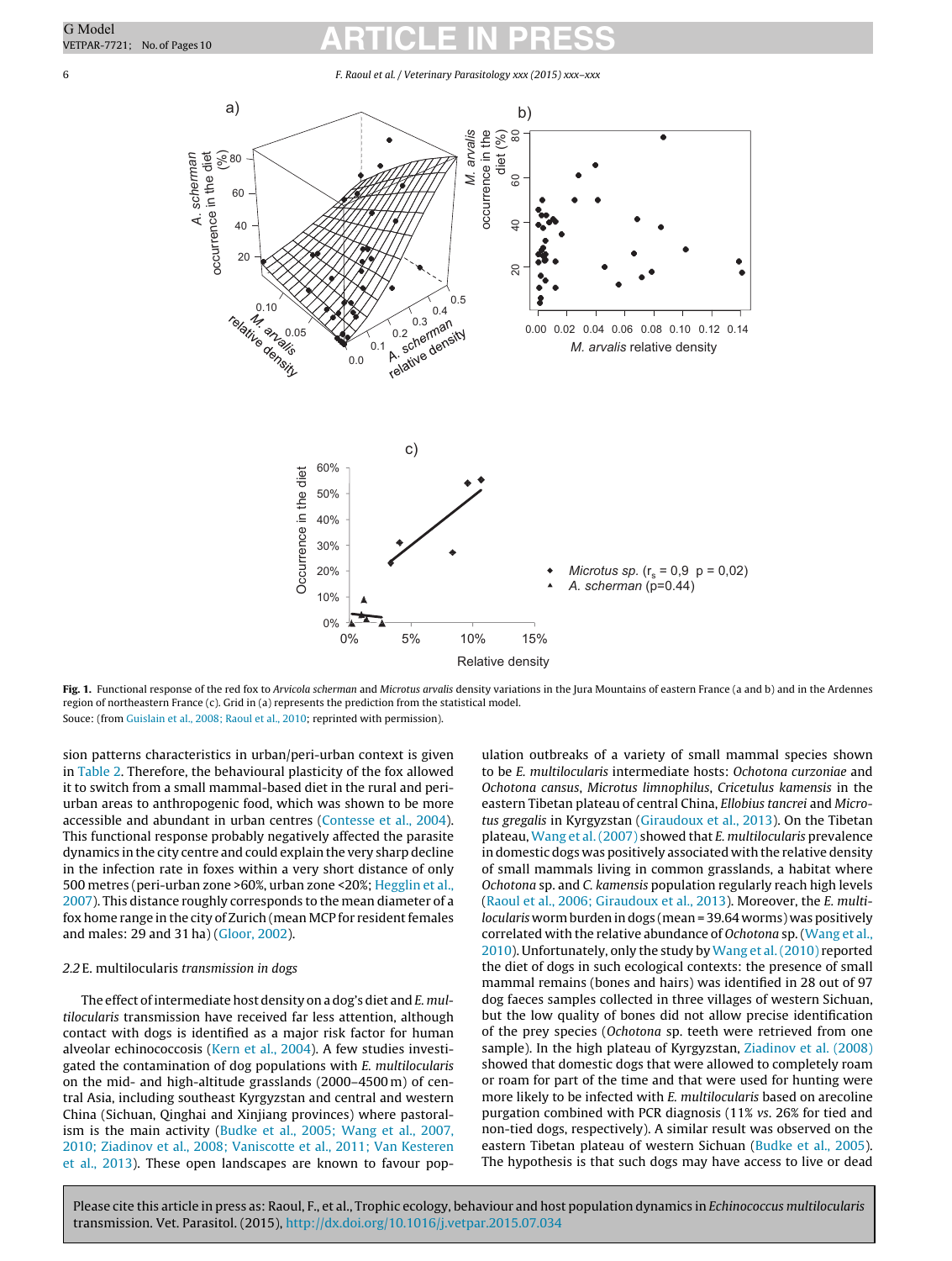small mammals during their activity. An investigation in Slovakia identified catching rodents as one of the main risk factors for dogs to be contaminated with E. multilocularis, but no information about the dog diet or small mammal population dynamics was available ([Antolova](#page-8-0) et [al.,](#page-8-0) [2009\).](#page-8-0)

#### **3. Definitive host population density and E. multilocularis transmission**

Adecrease in the density of definitive hosts is likely to reduce the contamination ofthe environment with the parasite's eggs and thus the infection pressure to intermediate hosts. This would ultimately reduce E. multilocularis prevalence in intermediate hosts and the strength of the parasite cycle at the population level. In the high endemic area of the Jura Mountains, [Raoul](#page-9-0) et [al.](#page-9-0) [\(2003\)](#page-9-0) monitored both the fox population level (using night roadside counts) and the contamination of foxes (using copro-ELISA on faeces collected in the field) in a 50 km<sup>2</sup> study site before, during and after the fox population crash due to secondary poisoning by bromadiolone, an anticoagulant used to control A. scherman population outbreaks. A sharp decline in the fox population occurred in 1997, when 30% of the grassland area was treated using bromadiolone and was followed with a one-year lag by the decrease in the contamination to a level comparable to that recorded in the low endemicity area ([Raoul,](#page-9-0) [Deplazes](#page-9-0) et [al.,](#page-9-0) [2001\).](#page-9-0) This decline in the infection level of foxes in 1998 was concomitant with the high population peak of A. scherman, an intermediate host that has been shown to drive E. multilocularis infection in the area (see above). The E. multilocularis prevalence in fox populations in the study area ofthe Ardennes was 53% [\(Guislain](#page-8-0) et [al.,](#page-8-0) [2008\),](#page-8-0) a score similar to the one observed in the traditional endemic area of the Jura Mountains [\(Raoul,](#page-9-0) [Deplazes](#page-9-0) et [al.,](#page-9-0) [2001;](#page-9-0) [Combes](#page-9-0) et [al.,](#page-9-0) [2012\).](#page-9-0) However, the grassland rodent dynamics in the Ardennes was much more stable and lower on average [\(Guislain](#page-8-0) et [al.,](#page-8-0) [2008\);](#page-8-0) there were no population outbreaks as observed in the Jura Mountains. The strong parasite transmission in the Ardennes is therefore probably not enhanced by intermediate host population dynamics. Instead, it can be hypothesised that the high infection level was the result of a sustainable high fox population density. Indeed, the fox density estimated using distance-sampling method varied between 3 and 4 individuals/ $km<sup>2</sup>$ ([Guislain](#page-8-0) et [al.,](#page-8-0) [2007\),](#page-8-0) which were the highest values recorded with the same protocol among 12 sites in northeast France ([Ruette](#page-9-0) et [al.,](#page-9-0) [2003\).](#page-9-0) Additionally, [Reperant](#page-9-0) et [al.](#page-9-0) [\(2009\)](#page-9-0) showed in the city of Geneva, that in the part where sarcoptic mange was present (and accordingly lower fox density) the E. multilocularis prevalence in A. scherman was significantly lower. This suggests that more intensive transmission dynamics of the parasite can be due, temporally and/or spatially, either to a larger population of intermediate hosts or to a larger population of the definitive host population (or both).

On a larger spatial scale, a positive correlation between E. multilocularis prevalence in foxes and the fox annual hunting index in 13 cantons of Switzerland was reported by [Ewald](#page-8-0) [\(1993\).](#page-8-0) A similar pattern was obtained in southern Germany (Baden-Württemberg), where a concomitant increase in fox population density estimated using the hunting index and E. multilocularis prevalence in foxes was recorded ([Romig,](#page-9-0) [2002\).](#page-9-0) Those data should, however, be taken cautiously because intermediate hosts' population dynamics are likely to vary between cantons and regions and might act as a confounding factor. Moreover, hunting indexes suffer from several biases, such as spatial variability in hunting pressure, and cannot be accurately compared between areas.

The only data available for dogs is given by [Wang](#page-9-0) et [al.](#page-9-0) [\(2010\)](#page-9-0) for the eastern Tibetan plateau of central China: E. multilocularis prevalence in dogs (mean = 14.8%) was positively associated with the number of dogs roaming freely within 200 m around the house of the dog keeper. This anecdotal information must however be considered cautiously because dogs may concentrate in patches of high densities of small mammals, which might be the dominant factor in controlling infection in dogs. However, even in areas where prevalence rates in dogs are generally very low (<1%), they have the potential to substantially contribute to the production of E. multilocularis eggs just because their density can be much higher than densities of local fox populations. Accordingly, [Hegglin](#page-8-0) [and](#page-8-0) [Deplazes](#page-8-0) [\(2013\)](#page-8-0) have calculated that in urban settings dogs can excrete up to 19% of the local E. multilocularis egg biomass even if the estimated prevalence is only 0.3%. Nevertheless, the contribution to the parasite transmission depends also to a large extent where the dogs defecate and to what extent dog owners remove the faeces of their dogs.

#### **4. Definitive host activity patterns, defecation behaviour and E. multilocularis environmental contamination**

#### 4.1. Countryside environments

In the endemic area of Ardennes (France), [Guislain](#page-8-0) et [al.](#page-8-0) [\(2007\)](#page-8-0) modelled the distribution of fox faeces on a local scale against several explanatory variables: site, month, precipitation, temperature, micro-scale habitat type and relative density of A. scherman and M. arvalis. The best-fit model retained the site, month, precipitation and micro-scale habitat variables. Thus, faeces density was higher in spring than in autumn and decreased according to the following habitat gradient: edges, road banks, hedges, inside habitat patches. There, medium-height vegetation edges and road banks were habitats where the density of A. scherman and M. arvalis was higher. If we assume that the proportion of infected faeces is not habitat-dependent and the microclimatic conditions are favourable to egg survival, then the risk of parasite transmission to intermediate hosts should be higher in these two micro-scale habitats [\(Guislain](#page-8-0) et [al.,](#page-8-0) [2007\).](#page-8-0) In the Jura Mountains, E. multilocularis prevalence in rodents was very low on a regional scale (approximately 1‰) ([Giraudoux](#page-8-0) et [al.,](#page-8-0) [2002\).](#page-8-0) There, foxes have their dens mainly in forests, but more than 90% of their faeces were deposited in open habitats (grassland landscape) while foraging at night, and faeces density was highest along ploughed field borders and road verges compared to other habitats (16, 14 and 3 faeces per 10 km of tran-sect, respectively [\(Giraudoux](#page-8-0) et [al.,](#page-8-0) [2002\)\)](#page-8-0). Small mammal trapping revealed that ploughed field borders were microhabitats where the percentage of trap lines having caught one or more infected animal was highest(7.3%) and where E. multilocularis prevalence was 12.6% [\(Giraudoux](#page-8-0) et [al.,](#page-8-0) [2002\).](#page-8-0) It was suggested that these microhabitats were highly conducive for small mammal contamination due to both high fox faeces density and the possibility of egg burial via regular ploughing that preserved parasite eggs from desiccation.

#### 4.2. Small villages and surrounding environments

The distribution of carnivore faeces and the activity patterns of dogs in the villages of the high altitude endemic areas of the eastern Tibetan plateau in China and of southeast Kyrgyzstan were quantified by [Vaniscotte](#page-9-0) et [al.](#page-9-0) [\(2011\)](#page-9-0) and [Van](#page-9-0) [Kesteren](#page-9-0) et [al.](#page-9-0) [\(2013\),](#page-9-0) respectively. The density of faeces measured using quadrat counts was highly variable (median ranged between 22 and 120 faeces/ha), differed among villages and was generally higher in May than October in Kyrgyzstan [\(Van](#page-9-0) [Kesteren](#page-9-0) et [al.,](#page-9-0) [2013\).](#page-9-0) By contrast, no difference in faeces density was observed between villages and sampling years in China. The density of dog faeces significantly decreased with increasing distance from households, with a maximum at 50 m from houses (one quadrat reached a score of 354 faeces/ha) and a minimum of less than 14 faeces/ha in quadrats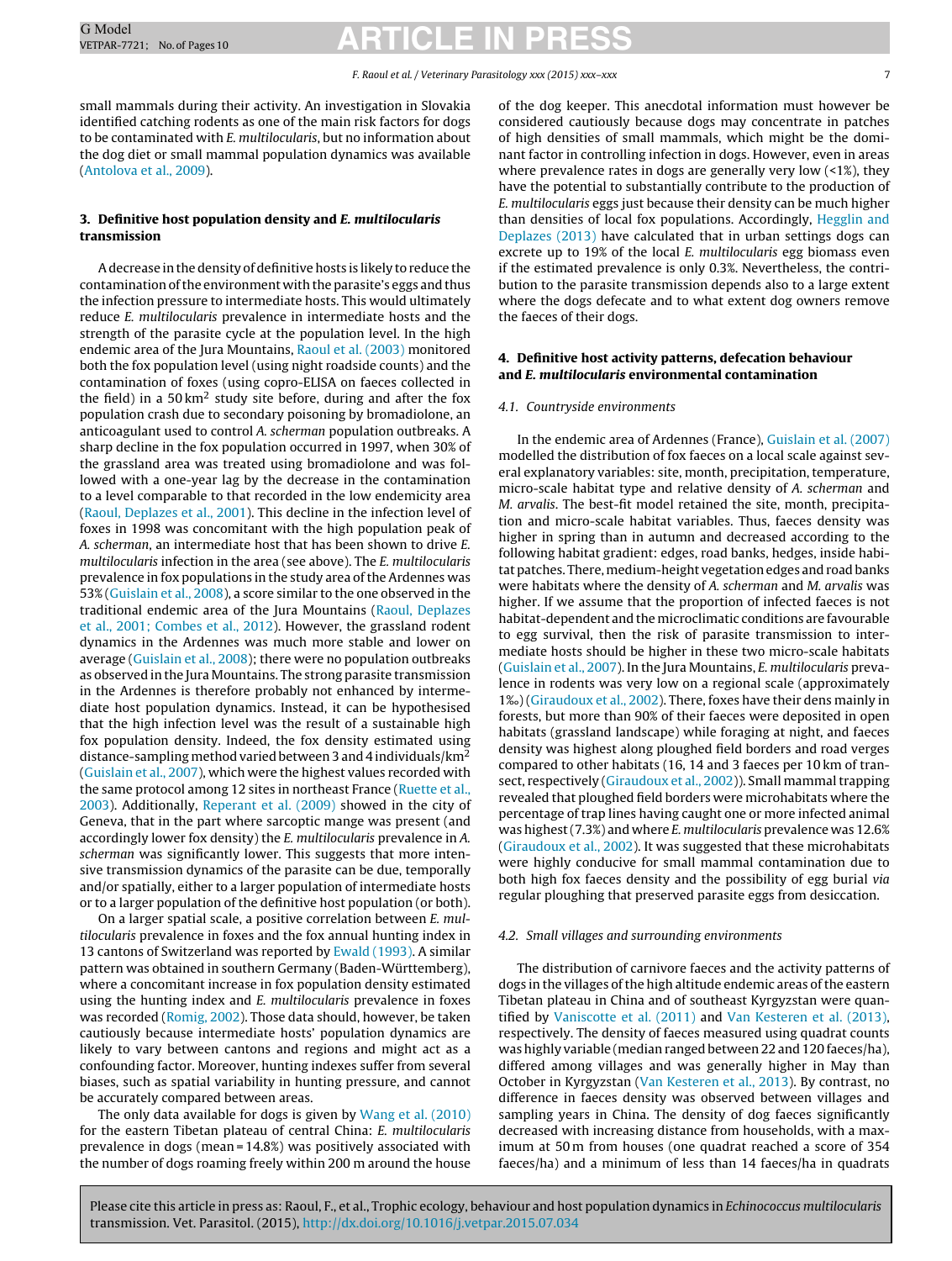located farther than 200 m [\(Vaniscotte](#page-9-0) et [al.,](#page-9-0) [2011\).](#page-9-0) The proportion of copro-PCR positive faeces did not vary between samples collected within and outside villages in China (37/180). In these situations, the density of dog faeces can be very high, and the large majority of dog faeces were released in the vicinity of households, which probably constitutes an area at high risk for human contamination. The median distance travelled per dog from the household in Kyrgyzstan significantly varied among villages (range: 20–62 m), with maximum distances as high as almost 2 km ([Van](#page-9-0) [Kesteren](#page-9-0) et [al.,](#page-9-0) [2013\).](#page-9-0) In China, 50% of GPS-collared dogs spent 80% of their time (core area) within less than 0.16 ha and did not travel more than 36 m away from the owner's house [\(Vaniscotte](#page-9-0) et [al.,](#page-9-0) [2011\).](#page-9-0) However, a few dogs per village had an excursive behaviour and travelled more than 500 m away from their release point. Interestingly, the relative density of small mammals in the excursive areas (15.5–56.6% of positive transect intervals) was significantly higher than in the core areas (2.9–36.8% of positive transect inter-vals) [\(Vaniscotte](#page-9-0) et [al.,](#page-9-0) [2011\).](#page-9-0) It is therefore suspected that domestic dogs spent part of their time in areas outside villages where they could predate small mammals.

#### 4.3. Urban and peri-urban environments

Sapporo is a large city with a population of approximately 1.8 million located in the island of Hokkaido (Japan). [Tsukada](#page-9-0) et [al.](#page-9-0) [\(2000\)](#page-9-0) analysed the distribution of foxes by detecting fox footprints in winter in 130 parks and woodlands evenly distributed within the city and sampled fox faeces in approximately 19 fox dens in the area. Significantly more footprint-positive parks and woodlands were located in the peripheral area (47.6%) than in the urban centre (22.9%), and copro-ELISA positive faeces were collected in 11 out of 19 dens, with only one located in the urban centre. There, the main E. multilocularis worm biomass was therefore probably present in the peripheral area, which is in accordance with the contamination gradient reported in most cities. The Nopporo Forest Park (20.5 km<sup>2</sup>) is located in the urban fringe of Sapporo city, 15 km away from the centre. [Lagapa](#page-8-0) et [al.\(2009\)](#page-8-0) quantified the distribution of fox faeces in several habitats. The average percentage of copro-ELISA positive faeces was 49%, and faeces samples were mostly collected in forest (almost 60% of the total number of faeces found) and open-field (almost 40%), compared to building, ground, rice field and other habitats. However, these scores may simply reflect the relative importance of the different habitats in the area. No strong conclusion about habitat selection by foxes can thus be drawn from this study. Nevertheless, forest and open-fields were the optimal habitats of the red-backed vole M. rufocanus, which is the main intermediate host in Hokkaido.

[Stieger](#page-9-0) et [al.](#page-9-0) [\(2002\)](#page-9-0) investigated the environmental contamination with faeces of E. multilocularis infected foxes and the prevalence in different rodent species in the city of Zurich. The highest prevalence was found for the vole A. scherman along the urban periphery. Interestingly, 47 of 604 fox faeces have been found directly on vole ground systems where signs of predation activities of carnivores were observed. This provides evidence that the marking behaviour of foxes could play an important role in the transmission ecology.

[Robardet](#page-9-0) et [al.](#page-9-0) [\(2011\)](#page-9-0) characterised the impact of environmental factors such as season, habitat, level of urbanisation and abundance of the voles A. scherman and M. arvalis on the distribution of fox faeces and of copro-ELISA OD values in the urban agglomeration of Nancy (263 000 inhabitants), in the endemic area of northeastern France. They observed a decreasing gradient from east to west in the copro-ELISA OD values. Faeces abundance was higher in winter than in autumn, and copro-ELISA OD values were higher in winter and spring than in autumn, but no impact of the urbanisation level was detected on both parameters. However, faeces abundance was positively correlated with the densities of both A. scherman and M. arvalis. Several models competed to explain the variations of copro-ELISA OD values, but the most parsimonious model retained the density of A. scherman, although the negative correlation observed was unexplained by the authors.

[Janko](#page-8-0) et [al.](#page-8-0) [\(2011\)](#page-8-0) analysed the space use of 17 foxes in small towns (less than 8600 inhabitants) and their surroundings in southern Germany. In total, 86% of all telemetry bearings were located within the small towns and at a maximum distance of 500 m from the settlement boundary, and the habitats most often used were settlement (35.8%) and forest (31%). No significant difference in the E. multilocularis prevalence was observed between foxes in the small village and in the surrounding open countryside (43.1% vs. 39.4%).

#### **5. Synthesis and perspectives**

This review highlights a number of key issues regarding the transmission ecology of E. multilocularis in wild and domestic situations, as well as knowledge gaps that still remain in many fields.

The existence of at least two density-dependent mechanisms acting on the control of the parasite transmission dynamics is described: one is based on the variations in the availability of resources including intermediate hosts [\(Rausch,](#page-9-0) [1995;](#page-9-0) [Saitoh](#page-9-0) [and](#page-9-0) [Takahashi,](#page-9-0) [1998;](#page-9-0) [Miterpakova](#page-9-0) et [al.,](#page-9-0) [2006;](#page-9-0) [Tanner](#page-9-0) et [al.,](#page-9-0) [2006;](#page-9-0) [Hegglin](#page-9-0) et [al.,](#page-9-0) [2007;](#page-9-0) [Guislain](#page-9-0) et [al.,](#page-9-0) [2008;](#page-9-0) [Robardet](#page-9-0) et [al.,](#page-9-0) [2008;](#page-9-0) [Raoul](#page-9-0) et [al.,](#page-9-0) [2010;](#page-9-0) [Stien](#page-9-0) et [al.,](#page-9-0) [2010;](#page-9-0) [Wang](#page-9-0) et [al.,](#page-9-0) [2010;](#page-9-0) [Liccioli](#page-9-0) et [al.,](#page-9-0) [2014\),](#page-9-0) and the other is based on the variations in the den-sity of the definitive host and in their faeces distribution ([Ewald,](#page-8-0) [1993;](#page-8-0) [Raoul](#page-8-0) et [al.,](#page-8-0) [2003;](#page-8-0) [Guislain](#page-8-0) et [al.,](#page-8-0) [2007;](#page-8-0) [Wang](#page-8-0) et [al.,](#page-8-0) [2010\).](#page-8-0) However, we are clearly missing data to predict under which conditions the control of E. multilocularis transmission switches from being dominated by intermediate host density to being dominated by definitive host density, and vice-versa, in space and/or in time. Additionally, the importance of considering non-linearity and both the direct and delayed response of definitive hosts contamination in relation to intermediate host population variations was noted in eastern France and Japan, respectively [\(Saitoh](#page-9-0) [and](#page-9-0) [Takahashi,](#page-9-0) [1998;](#page-9-0) [Raoul](#page-9-0) et [al.,](#page-9-0) [2010\).](#page-9-0)

The dietary response of the red fox was shown to be complex when abundant alternative resources are available, such as in urban settings with anthropogenic food ([Hegglin](#page-8-0) et [al.,](#page-8-0) [2007;](#page-8-0) [Robardet](#page-8-0) et [al.,](#page-8-0) [2008\)](#page-8-0) or in a context of choice between several intermediate host prey species, especially when some can undergo population cycles, such as is the case of the grassland areas of eastern France [\(Raoul](#page-9-0) et [al.,](#page-9-0) [2010\).](#page-9-0) This last point raises the question of the relative contribution of the different small mammal intermediate host species to the parasitic cycle in a context where several species are accessible to predation with densities varying in time, synchronously or not (in short, which species is (are) important in transmission?). In this case, a detailed investigation of the dietary response of the definitive host along with prey population monitoring should provide answers. The difference in the pattern between the dietary response and the parasitic response in definitive hosts, as exemplified in the Jura Mountains with foxes, was also shown [\(Raoul](#page-9-0) et [al.,](#page-9-0) [2010\).](#page-9-0) Thus, one can scarcely predict the transmission intensity of a trophically transmitted parasite on the single basis of predation patterns. Other factors, such as parasite prevalence, competence and fertility in intermediate hosts and immune response of the definitive host, might be involved, although little information is available.

The investigation of the definitive hosts' activity patterns and defecation behaviour in different landscapes suggested spatial overlap between favoured red fox defecation locations and intermediate host distribution, leading to possible micro-local hotspots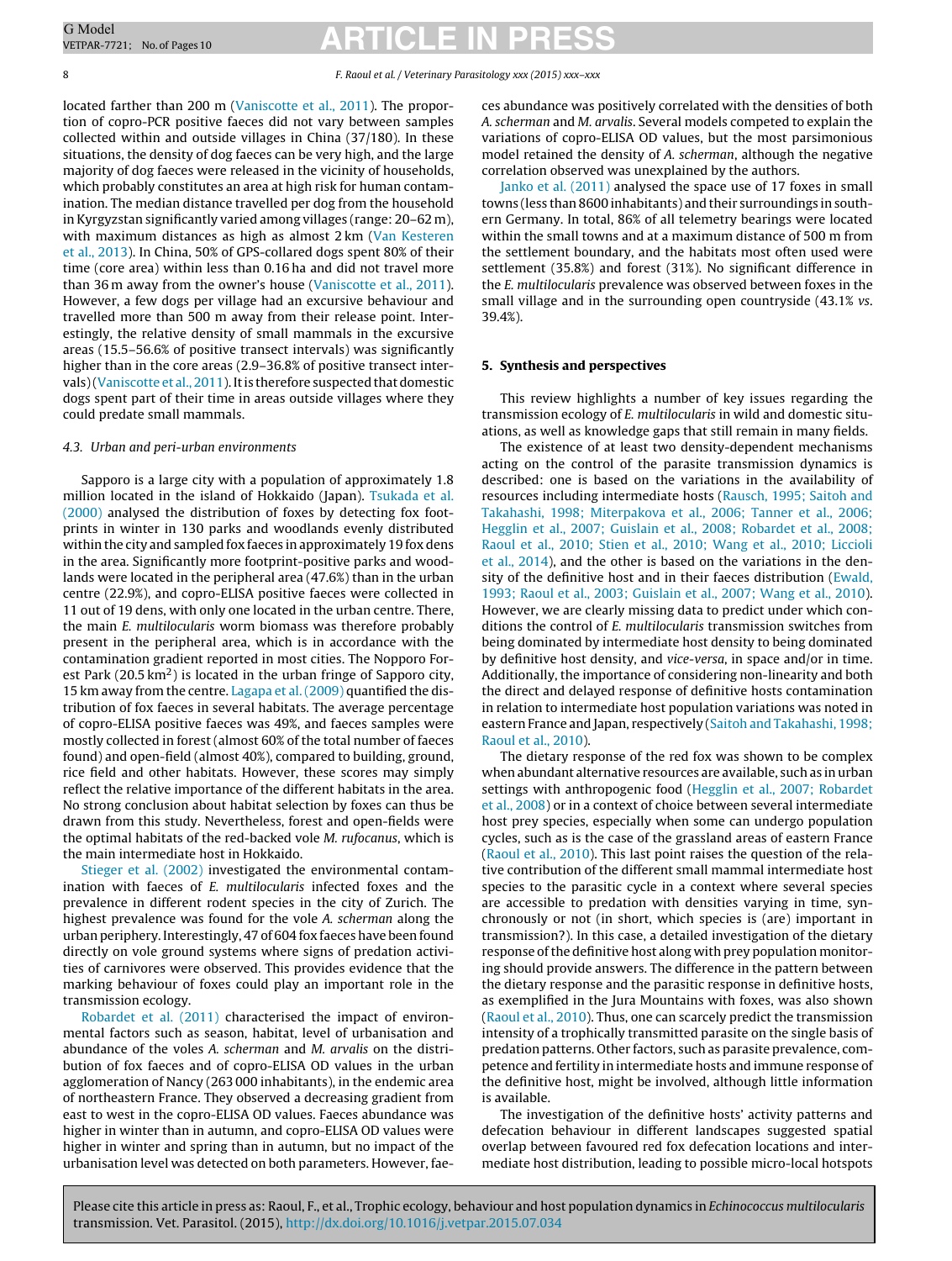<span id="page-8-0"></span>of parasite transmission to intermediate hosts in a landscape (Delattre et al., 1988; LePesteur et al., 1992; Giraudoux et al., 2002; Guislain et al., 2007; Robardet et al., 2011). Additionally, a high spatial and temporal variability in dog faeces density was recorded in Asian study sites where pastoralism is the main activity (China, Kyrgyzstan), with a strong infection pressure in the vicinity of households [\(Vaniscotte](#page-9-0) et [al.,](#page-9-0) [2011;](#page-9-0) [Van](#page-9-0) [Kesteren](#page-9-0) et [al.,](#page-9-0) [2013\).](#page-9-0) In urban and peri-urban settings, contrasting patterns of the impact of urbanisation level and habitat type on fox distribution or fox faeces density were recorded (Lagapa et al., 2009; Janko et al., 2011; Robardet et al., 2011), but few data are available to draw strong conclusions.

This review also revealed the scarcity of ecological data for dogs. This paucity of data also holds true for coyotes and other definitive hosts. Indeed, over the entire distribution range of E. multilocularis, the adult stage of the parasite can be harboured locally by several species of wild and domestic definitive hosts that utilise the same range of habitats. This holds true for red foxes, dogs, raccoon dogs (and cats) in urban and rural settings in Europe, red foxes and coyotes in North America ([Liccioli](#page-9-0) et [al.,](#page-9-0) [2012\),](#page-9-0) and dogs, red foxes, Tibetan foxes (V. ferrilata) and Corsac foxes (V. corsac) in central and western China (Giraudoux et al., 2013). All these definitive hosts exploit the local pool of intermediate host populations, and therefore their local relevance for the transmission of human alveolar echinococcosis must be considered. The impact on E. multilocularis transmission dynamics of the functioning of these trophic networks and of the interactions among species remains largely unexplored thus far. For example, the following questions should be addressed: to what extents are domestic and peri-domestic cycles connected to, and maintained by, sylvatic cycles? Does the competition between definitive hosts (e.g. coyotes and foxes) for food and habitat resources impact their functional and numerical responses and thus their infection dynamics? How would control measures based on the limitation of one host population density affect the other species involved in the cycle (via competition and/or predation release) and thus alter the chances of transmission reduction?

Complementary to the acquisition of more empirical evidence through field data from the entire range of species involved in the parasitic cycle in various transmission systems (Europe, Asia, North America), theoretical work, such as mathematical or agent-based modelling, could help in testing various hypotheses in the topics listed above.

#### **Acknowledgements**

This is an article of the GDRI (International Research Network) "Ecosystem health and environmental disease ecology" [http://gdri](http://gdri-ehede.univ-fcomte.fr)[ehede.univ-fcomte.fr.](http://gdri-ehede.univ-fcomte.fr) This work was supported by the Federal Food Safety and Veterinary Office (FSVO) of Switzerland, the EMIDA-ERA NET framework and is within the scope of the EMIRO project "The significance of rodent communities for the distribution of Echinococcus multilocularis: ecological and experimental investigations" (grant number 1.12.18 EMIDA EMIRO).

#### **References**

- Antolova, D., Reiterova, K., Miterpakova, M., Dinkel, A., Dubinsky, P., 2009. [The](http://refhub.elsevier.com/S0304-4017(15)00374-X/sbref0005) [first](http://refhub.elsevier.com/S0304-4017(15)00374-X/sbref0005) [finding](http://refhub.elsevier.com/S0304-4017(15)00374-X/sbref0005) [of](http://refhub.elsevier.com/S0304-4017(15)00374-X/sbref0005) [Echinococcus](http://refhub.elsevier.com/S0304-4017(15)00374-X/sbref0005) [multilocularis](http://refhub.elsevier.com/S0304-4017(15)00374-X/sbref0005) [in](http://refhub.elsevier.com/S0304-4017(15)00374-X/sbref0005) [dogs](http://refhub.elsevier.com/S0304-4017(15)00374-X/sbref0005) [in](http://refhub.elsevier.com/S0304-4017(15)00374-X/sbref0005) [Slovakia:](http://refhub.elsevier.com/S0304-4017(15)00374-X/sbref0005) [an](http://refhub.elsevier.com/S0304-4017(15)00374-X/sbref0005) [emerging](http://refhub.elsevier.com/S0304-4017(15)00374-X/sbref0005) [risk](http://refhub.elsevier.com/S0304-4017(15)00374-X/sbref0005) [for](http://refhub.elsevier.com/S0304-4017(15)00374-X/sbref0005) [spreading](http://refhub.elsevier.com/S0304-4017(15)00374-X/sbref0005) [of](http://refhub.elsevier.com/S0304-4017(15)00374-X/sbref0005) [infection.](http://refhub.elsevier.com/S0304-4017(15)00374-X/sbref0005) [Zoonoses](http://refhub.elsevier.com/S0304-4017(15)00374-X/sbref0005) [Public](http://refhub.elsevier.com/S0304-4017(15)00374-X/sbref0005) [Health](http://refhub.elsevier.com/S0304-4017(15)00374-X/sbref0005) [56,](http://refhub.elsevier.com/S0304-4017(15)00374-X/sbref0005) [53](http://refhub.elsevier.com/S0304-4017(15)00374-X/sbref0005)–[58.](http://refhub.elsevier.com/S0304-4017(15)00374-X/sbref0005)
- Arditi, R., Ginzburg, L.R., 2012. [How](http://refhub.elsevier.com/S0304-4017(15)00374-X/sbref0010) [Species](http://refhub.elsevier.com/S0304-4017(15)00374-X/sbref0010) [Interact:](http://refhub.elsevier.com/S0304-4017(15)00374-X/sbref0010) [Altering](http://refhub.elsevier.com/S0304-4017(15)00374-X/sbref0010) [the](http://refhub.elsevier.com/S0304-4017(15)00374-X/sbref0010) [Standard](http://refhub.elsevier.com/S0304-4017(15)00374-X/sbref0010) [View](http://refhub.elsevier.com/S0304-4017(15)00374-X/sbref0010) [on](http://refhub.elsevier.com/S0304-4017(15)00374-X/sbref0010) [Trophic](http://refhub.elsevier.com/S0304-4017(15)00374-X/sbref0010) [Ecology.](http://refhub.elsevier.com/S0304-4017(15)00374-X/sbref0010) [Oxford](http://refhub.elsevier.com/S0304-4017(15)00374-X/sbref0010) [University](http://refhub.elsevier.com/S0304-4017(15)00374-X/sbref0010) [Press,](http://refhub.elsevier.com/S0304-4017(15)00374-X/sbref0010) [186](http://refhub.elsevier.com/S0304-4017(15)00374-X/sbref0010) [pp.](http://refhub.elsevier.com/S0304-4017(15)00374-X/sbref0010)
- Atkinson, J.-A.M., Gray, D.J., Clements, A.C.A., Barnes, T.S., Mcmanus, D.P., Yang, Y.R., 2013. [Environmental](http://refhub.elsevier.com/S0304-4017(15)00374-X/sbref0015) [changes](http://refhub.elsevier.com/S0304-4017(15)00374-X/sbref0015) [impacting](http://refhub.elsevier.com/S0304-4017(15)00374-X/sbref0015) [Echinococcus](http://refhub.elsevier.com/S0304-4017(15)00374-X/sbref0015) [transmission:](http://refhub.elsevier.com/S0304-4017(15)00374-X/sbref0015) [research](http://refhub.elsevier.com/S0304-4017(15)00374-X/sbref0015) [to](http://refhub.elsevier.com/S0304-4017(15)00374-X/sbref0015) [support](http://refhub.elsevier.com/S0304-4017(15)00374-X/sbref0015) [predictive](http://refhub.elsevier.com/S0304-4017(15)00374-X/sbref0015) [surveillance](http://refhub.elsevier.com/S0304-4017(15)00374-X/sbref0015) [and](http://refhub.elsevier.com/S0304-4017(15)00374-X/sbref0015) [control.](http://refhub.elsevier.com/S0304-4017(15)00374-X/sbref0015) [Glob.](http://refhub.elsevier.com/S0304-4017(15)00374-X/sbref0015) [Change](http://refhub.elsevier.com/S0304-4017(15)00374-X/sbref0015) [Biol.](http://refhub.elsevier.com/S0304-4017(15)00374-X/sbref0015) [19,](http://refhub.elsevier.com/S0304-4017(15)00374-X/sbref0015) [677–688.](http://refhub.elsevier.com/S0304-4017(15)00374-X/sbref0015)

Budke, C.M., Jiamin, Q., Craig, P.S., Torgerson, P.R., 2005. [Modelling](http://refhub.elsevier.com/S0304-4017(15)00374-X/sbref0020) [the](http://refhub.elsevier.com/S0304-4017(15)00374-X/sbref0020) [transmission](http://refhub.elsevier.com/S0304-4017(15)00374-X/sbref0020) [of](http://refhub.elsevier.com/S0304-4017(15)00374-X/sbref0020) [Echinococcus](http://refhub.elsevier.com/S0304-4017(15)00374-X/sbref0020) [granulosus](http://refhub.elsevier.com/S0304-4017(15)00374-X/sbref0020) [and](http://refhub.elsevier.com/S0304-4017(15)00374-X/sbref0020) [Echinococcus](http://refhub.elsevier.com/S0304-4017(15)00374-X/sbref0020) [multilocularis](http://refhub.elsevier.com/S0304-4017(15)00374-X/sbref0020) [in](http://refhub.elsevier.com/S0304-4017(15)00374-X/sbref0020) [dogs](http://refhub.elsevier.com/S0304-4017(15)00374-X/sbref0020) [for](http://refhub.elsevier.com/S0304-4017(15)00374-X/sbref0020) [a](http://refhub.elsevier.com/S0304-4017(15)00374-X/sbref0020) [high](http://refhub.elsevier.com/S0304-4017(15)00374-X/sbref0020) [endemic](http://refhub.elsevier.com/S0304-4017(15)00374-X/sbref0020) [region](http://refhub.elsevier.com/S0304-4017(15)00374-X/sbref0020) [of](http://refhub.elsevier.com/S0304-4017(15)00374-X/sbref0020) [the](http://refhub.elsevier.com/S0304-4017(15)00374-X/sbref0020) [Tibetan](http://refhub.elsevier.com/S0304-4017(15)00374-X/sbref0020) [plateau.](http://refhub.elsevier.com/S0304-4017(15)00374-X/sbref0020) [Int.](http://refhub.elsevier.com/S0304-4017(15)00374-X/sbref0020) [J.](http://refhub.elsevier.com/S0304-4017(15)00374-X/sbref0020) [Parasitol.](http://refhub.elsevier.com/S0304-4017(15)00374-X/sbref0020) [35,](http://refhub.elsevier.com/S0304-4017(15)00374-X/sbref0020) [163](http://refhub.elsevier.com/S0304-4017(15)00374-X/sbref0020)–[170.](http://refhub.elsevier.com/S0304-4017(15)00374-X/sbref0020)

- Burlet, P., Deplazes, P., Hegglin, D., 2011. [Age,](http://refhub.elsevier.com/S0304-4017(15)00374-X/sbref0025) [season](http://refhub.elsevier.com/S0304-4017(15)00374-X/sbref0025) [and](http://refhub.elsevier.com/S0304-4017(15)00374-X/sbref0025) [spatio-temporal](http://refhub.elsevier.com/S0304-4017(15)00374-X/sbref0025) [factors](http://refhub.elsevier.com/S0304-4017(15)00374-X/sbref0025) [affecting](http://refhub.elsevier.com/S0304-4017(15)00374-X/sbref0025) [the](http://refhub.elsevier.com/S0304-4017(15)00374-X/sbref0025) [prevalence](http://refhub.elsevier.com/S0304-4017(15)00374-X/sbref0025) [of](http://refhub.elsevier.com/S0304-4017(15)00374-X/sbref0025) [Echinococcus](http://refhub.elsevier.com/S0304-4017(15)00374-X/sbref0025) [multilocularis](http://refhub.elsevier.com/S0304-4017(15)00374-X/sbref0025) [and](http://refhub.elsevier.com/S0304-4017(15)00374-X/sbref0025) [Taenia](http://refhub.elsevier.com/S0304-4017(15)00374-X/sbref0025) [taeniaeformis](http://refhub.elsevier.com/S0304-4017(15)00374-X/sbref0025) [in](http://refhub.elsevier.com/S0304-4017(15)00374-X/sbref0025) [Arvicola](http://refhub.elsevier.com/S0304-4017(15)00374-X/sbref0025) [terrestris](http://refhub.elsevier.com/S0304-4017(15)00374-X/sbref0025)[.](http://refhub.elsevier.com/S0304-4017(15)00374-X/sbref0025) [Parasites](http://refhub.elsevier.com/S0304-4017(15)00374-X/sbref0025) [&](http://refhub.elsevier.com/S0304-4017(15)00374-X/sbref0025) [Vectors](http://refhub.elsevier.com/S0304-4017(15)00374-X/sbref0025) [4,](http://refhub.elsevier.com/S0304-4017(15)00374-X/sbref0025) [6.](http://refhub.elsevier.com/S0304-4017(15)00374-X/sbref0025)
- Catalano, S., Lejeune, M., Liccioli, S., Verocai, G.G., Gesy, K.M., Jenkins, E.J., Kutz, S.J., Fuentealba, C., Duignan, P.J., Massolo, A., 2012. [Echinococcus](http://refhub.elsevier.com/S0304-4017(15)00374-X/sbref0030) [multilocularis](http://refhub.elsevier.com/S0304-4017(15)00374-X/sbref0030) [in](http://refhub.elsevier.com/S0304-4017(15)00374-X/sbref0030) [Urban](http://refhub.elsevier.com/S0304-4017(15)00374-X/sbref0030) [Coyotes,](http://refhub.elsevier.com/S0304-4017(15)00374-X/sbref0030) [Alberta,](http://refhub.elsevier.com/S0304-4017(15)00374-X/sbref0030) [Canada.](http://refhub.elsevier.com/S0304-4017(15)00374-X/sbref0030) [Emerg.](http://refhub.elsevier.com/S0304-4017(15)00374-X/sbref0030) [Infect.](http://refhub.elsevier.com/S0304-4017(15)00374-X/sbref0030) [Dis.](http://refhub.elsevier.com/S0304-4017(15)00374-X/sbref0030) [18,](http://refhub.elsevier.com/S0304-4017(15)00374-X/sbref0030) [1625](http://refhub.elsevier.com/S0304-4017(15)00374-X/sbref0030)–[1628.](http://refhub.elsevier.com/S0304-4017(15)00374-X/sbref0030)
- Combes, B., Comte, S., Raton, V., Raoul, F., Boue, F., Umhang, G., Favier, S., Dunoyer, C., Woronoff, N., Giraudoux, P., 2012. [Westward](http://refhub.elsevier.com/S0304-4017(15)00374-X/sbref0035) [spread](http://refhub.elsevier.com/S0304-4017(15)00374-X/sbref0035) [of](http://refhub.elsevier.com/S0304-4017(15)00374-X/sbref0035) [Echinococcus](http://refhub.elsevier.com/S0304-4017(15)00374-X/sbref0035) [multilocularis](http://refhub.elsevier.com/S0304-4017(15)00374-X/sbref0035) [in](http://refhub.elsevier.com/S0304-4017(15)00374-X/sbref0035) [foxes,](http://refhub.elsevier.com/S0304-4017(15)00374-X/sbref0035) [France,](http://refhub.elsevier.com/S0304-4017(15)00374-X/sbref0035) [2005](http://refhub.elsevier.com/S0304-4017(15)00374-X/sbref0035)–[2010.](http://refhub.elsevier.com/S0304-4017(15)00374-X/sbref0035) [Emerg.](http://refhub.elsevier.com/S0304-4017(15)00374-X/sbref0035) [Infect.](http://refhub.elsevier.com/S0304-4017(15)00374-X/sbref0035) [Dis.](http://refhub.elsevier.com/S0304-4017(15)00374-X/sbref0035) [18,](http://refhub.elsevier.com/S0304-4017(15)00374-X/sbref0035) [2059–2062.](http://refhub.elsevier.com/S0304-4017(15)00374-X/sbref0035)
- Comte, S., Raton, V., Raoul, F., Hegglin, D., Giraudoux, P., Deplazes, P., Favier, S., Gottschek, D., Umhang, G., Boue, F., Combes, B., 2013. [Fox](http://refhub.elsevier.com/S0304-4017(15)00374-X/sbref0040) [baiting](http://refhub.elsevier.com/S0304-4017(15)00374-X/sbref0040) [against](http://refhub.elsevier.com/S0304-4017(15)00374-X/sbref0040) [Echinococcus](http://refhub.elsevier.com/S0304-4017(15)00374-X/sbref0040) [multilocularis](http://refhub.elsevier.com/S0304-4017(15)00374-X/sbref0040)[:](http://refhub.elsevier.com/S0304-4017(15)00374-X/sbref0040) [contrasted](http://refhub.elsevier.com/S0304-4017(15)00374-X/sbref0040) [achievements](http://refhub.elsevier.com/S0304-4017(15)00374-X/sbref0040) [among](http://refhub.elsevier.com/S0304-4017(15)00374-X/sbref0040) [two](http://refhub.elsevier.com/S0304-4017(15)00374-X/sbref0040) [medium](http://refhub.elsevier.com/S0304-4017(15)00374-X/sbref0040) [size](http://refhub.elsevier.com/S0304-4017(15)00374-X/sbref0040) [cities.](http://refhub.elsevier.com/S0304-4017(15)00374-X/sbref0040) [Prev.](http://refhub.elsevier.com/S0304-4017(15)00374-X/sbref0040) [Vet.](http://refhub.elsevier.com/S0304-4017(15)00374-X/sbref0040) [Med.](http://refhub.elsevier.com/S0304-4017(15)00374-X/sbref0040) [111,](http://refhub.elsevier.com/S0304-4017(15)00374-X/sbref0040) [147–155.](http://refhub.elsevier.com/S0304-4017(15)00374-X/sbref0040)
- Contesse, P., Hegglin, D., Gloor, S., Bontadina, F., Deplazes, P., 2004. [The](http://refhub.elsevier.com/S0304-4017(15)00374-X/sbref0045) [diet](http://refhub.elsevier.com/S0304-4017(15)00374-X/sbref0045) [of](http://refhub.elsevier.com/S0304-4017(15)00374-X/sbref0045) [urban](http://refhub.elsevier.com/S0304-4017(15)00374-X/sbref0045) [foxes](http://refhub.elsevier.com/S0304-4017(15)00374-X/sbref0045) [\(](http://refhub.elsevier.com/S0304-4017(15)00374-X/sbref0045)[Vulpes](http://refhub.elsevier.com/S0304-4017(15)00374-X/sbref0045) [vulpes](http://refhub.elsevier.com/S0304-4017(15)00374-X/sbref0045)[\)](http://refhub.elsevier.com/S0304-4017(15)00374-X/sbref0045) [and](http://refhub.elsevier.com/S0304-4017(15)00374-X/sbref0045) [the](http://refhub.elsevier.com/S0304-4017(15)00374-X/sbref0045) [availability](http://refhub.elsevier.com/S0304-4017(15)00374-X/sbref0045) [of](http://refhub.elsevier.com/S0304-4017(15)00374-X/sbref0045) [anthropogenic](http://refhub.elsevier.com/S0304-4017(15)00374-X/sbref0045) [food](http://refhub.elsevier.com/S0304-4017(15)00374-X/sbref0045) [in](http://refhub.elsevier.com/S0304-4017(15)00374-X/sbref0045) [the](http://refhub.elsevier.com/S0304-4017(15)00374-X/sbref0045) [city](http://refhub.elsevier.com/S0304-4017(15)00374-X/sbref0045) [of](http://refhub.elsevier.com/S0304-4017(15)00374-X/sbref0045) [Zurich,](http://refhub.elsevier.com/S0304-4017(15)00374-X/sbref0045) [Switzerland.](http://refhub.elsevier.com/S0304-4017(15)00374-X/sbref0045) [Mamm.](http://refhub.elsevier.com/S0304-4017(15)00374-X/sbref0045) [Biol.](http://refhub.elsevier.com/S0304-4017(15)00374-X/sbref0045) [69,](http://refhub.elsevier.com/S0304-4017(15)00374-X/sbref0045) [81–95.](http://refhub.elsevier.com/S0304-4017(15)00374-X/sbref0045)
- Delattre, P., Pascal, M., Lepesteur, M.H., Giraudoux, P., Damange, J.P., 1988. [Ecological](http://refhub.elsevier.com/S0304-4017(15)00374-X/sbref0050) [and](http://refhub.elsevier.com/S0304-4017(15)00374-X/sbref0050) [epidemiological](http://refhub.elsevier.com/S0304-4017(15)00374-X/sbref0050) [characteristics](http://refhub.elsevier.com/S0304-4017(15)00374-X/sbref0050) [of](http://refhub.elsevier.com/S0304-4017(15)00374-X/sbref0050) [Echinococcus](http://refhub.elsevier.com/S0304-4017(15)00374-X/sbref0050) [multilocularis](http://refhub.elsevier.com/S0304-4017(15)00374-X/sbref0050) [during](http://refhub.elsevier.com/S0304-4017(15)00374-X/sbref0050) [a](http://refhub.elsevier.com/S0304-4017(15)00374-X/sbref0050) [complete](http://refhub.elsevier.com/S0304-4017(15)00374-X/sbref0050) [population](http://refhub.elsevier.com/S0304-4017(15)00374-X/sbref0050) [cycle](http://refhub.elsevier.com/S0304-4017(15)00374-X/sbref0050) [in](http://refhub.elsevier.com/S0304-4017(15)00374-X/sbref0050) [a](http://refhub.elsevier.com/S0304-4017(15)00374-X/sbref0050) [secondary](http://refhub.elsevier.com/S0304-4017(15)00374-X/sbref0050) [host](http://refhub.elsevier.com/S0304-4017(15)00374-X/sbref0050) [\(](http://refhub.elsevier.com/S0304-4017(15)00374-X/sbref0050)[Microtus](http://refhub.elsevier.com/S0304-4017(15)00374-X/sbref0050) [arvalis](http://refhub.elsevier.com/S0304-4017(15)00374-X/sbref0050)[\).](http://refhub.elsevier.com/S0304-4017(15)00374-X/sbref0050) [Can.](http://refhub.elsevier.com/S0304-4017(15)00374-X/sbref0050) [J.](http://refhub.elsevier.com/S0304-4017(15)00374-X/sbref0050) [Zool.-Rev.](http://refhub.elsevier.com/S0304-4017(15)00374-X/sbref0050) [Can.](http://refhub.elsevier.com/S0304-4017(15)00374-X/sbref0050) [Zool.](http://refhub.elsevier.com/S0304-4017(15)00374-X/sbref0050) [66,](http://refhub.elsevier.com/S0304-4017(15)00374-X/sbref0050) [2740–2750.](http://refhub.elsevier.com/S0304-4017(15)00374-X/sbref0050)
- Delattre, P., De Sousa, B., Fichet, E., Quéré, J.P., Giraudoux, P., 1999. [Vole](http://refhub.elsevier.com/S0304-4017(15)00374-X/sbref0055) [outbreaks](http://refhub.elsevier.com/S0304-4017(15)00374-X/sbref0055) [in](http://refhub.elsevier.com/S0304-4017(15)00374-X/sbref0055) [a](http://refhub.elsevier.com/S0304-4017(15)00374-X/sbref0055) [landscape](http://refhub.elsevier.com/S0304-4017(15)00374-X/sbref0055) [context:](http://refhub.elsevier.com/S0304-4017(15)00374-X/sbref0055) [evidence](http://refhub.elsevier.com/S0304-4017(15)00374-X/sbref0055) [from](http://refhub.elsevier.com/S0304-4017(15)00374-X/sbref0055) [a](http://refhub.elsevier.com/S0304-4017(15)00374-X/sbref0055) [six](http://refhub.elsevier.com/S0304-4017(15)00374-X/sbref0055) [year](http://refhub.elsevier.com/S0304-4017(15)00374-X/sbref0055) [study](http://refhub.elsevier.com/S0304-4017(15)00374-X/sbref0055) [of](http://refhub.elsevier.com/S0304-4017(15)00374-X/sbref0055) [Microtus](http://refhub.elsevier.com/S0304-4017(15)00374-X/sbref0055) [arvalis](http://refhub.elsevier.com/S0304-4017(15)00374-X/sbref0055)[.](http://refhub.elsevier.com/S0304-4017(15)00374-X/sbref0055) [Landsc.](http://refhub.elsevier.com/S0304-4017(15)00374-X/sbref0055) [Ecol.](http://refhub.elsevier.com/S0304-4017(15)00374-X/sbref0055) [14,](http://refhub.elsevier.com/S0304-4017(15)00374-X/sbref0055) [401–412.](http://refhub.elsevier.com/S0304-4017(15)00374-X/sbref0055)
- Deplazes, P., Hegglin, D., Gloor, S., Romig, T., 2004. [Wilderness](http://refhub.elsevier.com/S0304-4017(15)00374-X/sbref0060) [in](http://refhub.elsevier.com/S0304-4017(15)00374-X/sbref0060) [the](http://refhub.elsevier.com/S0304-4017(15)00374-X/sbref0060) [city:](http://refhub.elsevier.com/S0304-4017(15)00374-X/sbref0060) [the](http://refhub.elsevier.com/S0304-4017(15)00374-X/sbref0060) [urbanization](http://refhub.elsevier.com/S0304-4017(15)00374-X/sbref0060) [of](http://refhub.elsevier.com/S0304-4017(15)00374-X/sbref0060) [Echinococcus](http://refhub.elsevier.com/S0304-4017(15)00374-X/sbref0060) [multilocularis](http://refhub.elsevier.com/S0304-4017(15)00374-X/sbref0060)[.](http://refhub.elsevier.com/S0304-4017(15)00374-X/sbref0060) [Trends](http://refhub.elsevier.com/S0304-4017(15)00374-X/sbref0060) [Parasitol.](http://refhub.elsevier.com/S0304-4017(15)00374-X/sbref0060) [20,](http://refhub.elsevier.com/S0304-4017(15)00374-X/sbref0060) [77–84.](http://refhub.elsevier.com/S0304-4017(15)00374-X/sbref0060)
- Ewald, D., 1993. [Prävalenz](http://refhub.elsevier.com/S0304-4017(15)00374-X/sbref0065) [von](http://refhub.elsevier.com/S0304-4017(15)00374-X/sbref0065) [Echinococcus](http://refhub.elsevier.com/S0304-4017(15)00374-X/sbref0065) [multilocularis](http://refhub.elsevier.com/S0304-4017(15)00374-X/sbref0065) [bei](http://refhub.elsevier.com/S0304-4017(15)00374-X/sbref0065) [Rotfüchsen](http://refhub.elsevier.com/S0304-4017(15)00374-X/sbref0065) [\(](http://refhub.elsevier.com/S0304-4017(15)00374-X/sbref0065)[Vulpes](http://refhub.elsevier.com/S0304-4017(15)00374-X/sbref0065) [vulpes](http://refhub.elsevier.com/S0304-4017(15)00374-X/sbref0065) [L.\)](http://refhub.elsevier.com/S0304-4017(15)00374-X/sbref0065) [in](http://refhub.elsevier.com/S0304-4017(15)00374-X/sbref0065) [der](http://refhub.elsevier.com/S0304-4017(15)00374-X/sbref0065) [Nord-,](http://refhub.elsevier.com/S0304-4017(15)00374-X/sbref0065) [Ost](http://refhub.elsevier.com/S0304-4017(15)00374-X/sbref0065) [und](http://refhub.elsevier.com/S0304-4017(15)00374-X/sbref0065) [Suedschweiz](http://refhub.elsevier.com/S0304-4017(15)00374-X/sbref0065) [sowie](http://refhub.elsevier.com/S0304-4017(15)00374-X/sbref0065) [im](http://refhub.elsevier.com/S0304-4017(15)00374-X/sbref0065) [Furstentum](http://refhub.elsevier.com/S0304-4017(15)00374-X/sbref0065) [Liechtenstein.](http://refhub.elsevier.com/S0304-4017(15)00374-X/sbref0065) [University](http://refhub.elsevier.com/S0304-4017(15)00374-X/sbref0065) [of](http://refhub.elsevier.com/S0304-4017(15)00374-X/sbref0065) [Zurich,](http://refhub.elsevier.com/S0304-4017(15)00374-X/sbref0065) [PhD](http://refhub.elsevier.com/S0304-4017(15)00374-X/sbref0065) [Thesis.](http://refhub.elsevier.com/S0304-4017(15)00374-X/sbref0065)
- Ferreras, P., Travaini, A., Zapata, S.C., Delibes, M., 2011. [Short-term](http://refhub.elsevier.com/S0304-4017(15)00374-X/sbref0070) [responses](http://refhub.elsevier.com/S0304-4017(15)00374-X/sbref0070) [of](http://refhub.elsevier.com/S0304-4017(15)00374-X/sbref0070) [mammalian](http://refhub.elsevier.com/S0304-4017(15)00374-X/sbref0070) [carnivores](http://refhub.elsevier.com/S0304-4017(15)00374-X/sbref0070) [to](http://refhub.elsevier.com/S0304-4017(15)00374-X/sbref0070) [a](http://refhub.elsevier.com/S0304-4017(15)00374-X/sbref0070) [sudden](http://refhub.elsevier.com/S0304-4017(15)00374-X/sbref0070) [collapse](http://refhub.elsevier.com/S0304-4017(15)00374-X/sbref0070) [of](http://refhub.elsevier.com/S0304-4017(15)00374-X/sbref0070) [rabbits](http://refhub.elsevier.com/S0304-4017(15)00374-X/sbref0070) [in](http://refhub.elsevier.com/S0304-4017(15)00374-X/sbref0070) [Mediterranean](http://refhub.elsevier.com/S0304-4017(15)00374-X/sbref0070) [Spain.](http://refhub.elsevier.com/S0304-4017(15)00374-X/sbref0070) [Basic](http://refhub.elsevier.com/S0304-4017(15)00374-X/sbref0070) [Appl.](http://refhub.elsevier.com/S0304-4017(15)00374-X/sbref0070) [Ecol.](http://refhub.elsevier.com/S0304-4017(15)00374-X/sbref0070) [12,](http://refhub.elsevier.com/S0304-4017(15)00374-X/sbref0070) [116](http://refhub.elsevier.com/S0304-4017(15)00374-X/sbref0070)–[124.](http://refhub.elsevier.com/S0304-4017(15)00374-X/sbref0070)
- Fischer, C., Reperant, L.A., Weber, J.M., Hegglin, D., Deplazes, P., 2005. [Echinococcus](http://refhub.elsevier.com/S0304-4017(15)00374-X/sbref0075) [multilocularis](http://refhub.elsevier.com/S0304-4017(15)00374-X/sbref0075) [infections](http://refhub.elsevier.com/S0304-4017(15)00374-X/sbref0075) [of](http://refhub.elsevier.com/S0304-4017(15)00374-X/sbref0075) [rural,](http://refhub.elsevier.com/S0304-4017(15)00374-X/sbref0075) [residential](http://refhub.elsevier.com/S0304-4017(15)00374-X/sbref0075) [and](http://refhub.elsevier.com/S0304-4017(15)00374-X/sbref0075) [urban](http://refhub.elsevier.com/S0304-4017(15)00374-X/sbref0075) [foxes](http://refhub.elsevier.com/S0304-4017(15)00374-X/sbref0075) [\(](http://refhub.elsevier.com/S0304-4017(15)00374-X/sbref0075)[Vulpes](http://refhub.elsevier.com/S0304-4017(15)00374-X/sbref0075) [vulpes](http://refhub.elsevier.com/S0304-4017(15)00374-X/sbref0075)[\)](http://refhub.elsevier.com/S0304-4017(15)00374-X/sbref0075) [in](http://refhub.elsevier.com/S0304-4017(15)00374-X/sbref0075) [the](http://refhub.elsevier.com/S0304-4017(15)00374-X/sbref0075) [canton](http://refhub.elsevier.com/S0304-4017(15)00374-X/sbref0075) [of](http://refhub.elsevier.com/S0304-4017(15)00374-X/sbref0075) [Geneva,](http://refhub.elsevier.com/S0304-4017(15)00374-X/sbref0075) [Switzerland.](http://refhub.elsevier.com/S0304-4017(15)00374-X/sbref0075) [Parasite](http://refhub.elsevier.com/S0304-4017(15)00374-X/sbref0075) [12,](http://refhub.elsevier.com/S0304-4017(15)00374-X/sbref0075) [339–346.](http://refhub.elsevier.com/S0304-4017(15)00374-X/sbref0075)
- Gilg, O., Sittler, B., Sabard, B., Hurstel, A., Sane, R., Delattre, P., Hanski, L., 2006. [Functional](http://refhub.elsevier.com/S0304-4017(15)00374-X/sbref0080) [and](http://refhub.elsevier.com/S0304-4017(15)00374-X/sbref0080) [numerical](http://refhub.elsevier.com/S0304-4017(15)00374-X/sbref0080) [responses](http://refhub.elsevier.com/S0304-4017(15)00374-X/sbref0080) [of](http://refhub.elsevier.com/S0304-4017(15)00374-X/sbref0080) [four](http://refhub.elsevier.com/S0304-4017(15)00374-X/sbref0080) [lemming](http://refhub.elsevier.com/S0304-4017(15)00374-X/sbref0080) [predators](http://refhub.elsevier.com/S0304-4017(15)00374-X/sbref0080) [in](http://refhub.elsevier.com/S0304-4017(15)00374-X/sbref0080) [high](http://refhub.elsevier.com/S0304-4017(15)00374-X/sbref0080) [arctic](http://refhub.elsevier.com/S0304-4017(15)00374-X/sbref0080) [Greenland.](http://refhub.elsevier.com/S0304-4017(15)00374-X/sbref0080) [Oikos](http://refhub.elsevier.com/S0304-4017(15)00374-X/sbref0080) [113,](http://refhub.elsevier.com/S0304-4017(15)00374-X/sbref0080) [193–216.](http://refhub.elsevier.com/S0304-4017(15)00374-X/sbref0080)
- Giraudoux, P., Delattre, P., Habert, M., Quere, J.P., Deblay, S., Defaut, R., Duhamel, R., Moissenet, M.F., Salvi, D., Truchetet, D., 1997. [Population](http://refhub.elsevier.com/S0304-4017(15)00374-X/sbref0085) [dynamics](http://refhub.elsevier.com/S0304-4017(15)00374-X/sbref0085) [of](http://refhub.elsevier.com/S0304-4017(15)00374-X/sbref0085) [fossorial](http://refhub.elsevier.com/S0304-4017(15)00374-X/sbref0085) [water](http://refhub.elsevier.com/S0304-4017(15)00374-X/sbref0085) [vole](http://refhub.elsevier.com/S0304-4017(15)00374-X/sbref0085) [\(](http://refhub.elsevier.com/S0304-4017(15)00374-X/sbref0085)[Arvicola](http://refhub.elsevier.com/S0304-4017(15)00374-X/sbref0085) [terrestris](http://refhub.elsevier.com/S0304-4017(15)00374-X/sbref0085) [scherman](http://refhub.elsevier.com/S0304-4017(15)00374-X/sbref0085)[\):](http://refhub.elsevier.com/S0304-4017(15)00374-X/sbref0085) [a](http://refhub.elsevier.com/S0304-4017(15)00374-X/sbref0085) [land](http://refhub.elsevier.com/S0304-4017(15)00374-X/sbref0085) [usage](http://refhub.elsevier.com/S0304-4017(15)00374-X/sbref0085) [and](http://refhub.elsevier.com/S0304-4017(15)00374-X/sbref0085) [landscape](http://refhub.elsevier.com/S0304-4017(15)00374-X/sbref0085) [perspective.](http://refhub.elsevier.com/S0304-4017(15)00374-X/sbref0085) [Agric.](http://refhub.elsevier.com/S0304-4017(15)00374-X/sbref0085) [Ecosyst.](http://refhub.elsevier.com/S0304-4017(15)00374-X/sbref0085) [Environ.](http://refhub.elsevier.com/S0304-4017(15)00374-X/sbref0085) [66,](http://refhub.elsevier.com/S0304-4017(15)00374-X/sbref0085) [47–60.](http://refhub.elsevier.com/S0304-4017(15)00374-X/sbref0085)
- Giraudoux, P., Delattre, P., Takahashi, K., Raoul, F., Quere, J., Craig, P., Vuitton, D., 2002. [Transmission](http://refhub.elsevier.com/S0304-4017(15)00374-X/sbref0090) [ecology](http://refhub.elsevier.com/S0304-4017(15)00374-X/sbref0090) [of](http://refhub.elsevier.com/S0304-4017(15)00374-X/sbref0090) [Echinococcus](http://refhub.elsevier.com/S0304-4017(15)00374-X/sbref0090) [multilocularis](http://refhub.elsevier.com/S0304-4017(15)00374-X/sbref0090) [in](http://refhub.elsevier.com/S0304-4017(15)00374-X/sbref0090) [wildlife:](http://refhub.elsevier.com/S0304-4017(15)00374-X/sbref0090) [what](http://refhub.elsevier.com/S0304-4017(15)00374-X/sbref0090) [can](http://refhub.elsevier.com/S0304-4017(15)00374-X/sbref0090) [be](http://refhub.elsevier.com/S0304-4017(15)00374-X/sbref0090) [learned](http://refhub.elsevier.com/S0304-4017(15)00374-X/sbref0090) [from](http://refhub.elsevier.com/S0304-4017(15)00374-X/sbref0090) [comparative](http://refhub.elsevier.com/S0304-4017(15)00374-X/sbref0090) [studies](http://refhub.elsevier.com/S0304-4017(15)00374-X/sbref0090) [and](http://refhub.elsevier.com/S0304-4017(15)00374-X/sbref0090) [multiscale](http://refhub.elsevier.com/S0304-4017(15)00374-X/sbref0090) [approaches?](http://refhub.elsevier.com/S0304-4017(15)00374-X/sbref0090) [In:](http://refhub.elsevier.com/S0304-4017(15)00374-X/sbref0090) [Craig,](http://refhub.elsevier.com/S0304-4017(15)00374-X/sbref0090) [P.,](http://refhub.elsevier.com/S0304-4017(15)00374-X/sbref0090) [Pawlowski,](http://refhub.elsevier.com/S0304-4017(15)00374-X/sbref0090) [Z.](http://refhub.elsevier.com/S0304-4017(15)00374-X/sbref0090) [\(Eds.\),](http://refhub.elsevier.com/S0304-4017(15)00374-X/sbref0090) [Cestode](http://refhub.elsevier.com/S0304-4017(15)00374-X/sbref0090) [Zoonoses:](http://refhub.elsevier.com/S0304-4017(15)00374-X/sbref0090) [Echinococcosis](http://refhub.elsevier.com/S0304-4017(15)00374-X/sbref0090) [and](http://refhub.elsevier.com/S0304-4017(15)00374-X/sbref0090) [Cysticercosis](http://refhub.elsevier.com/S0304-4017(15)00374-X/sbref0090): [An](http://refhub.elsevier.com/S0304-4017(15)00374-X/sbref0090) [Emergent](http://refhub.elsevier.com/S0304-4017(15)00374-X/sbref0090) [and](http://refhub.elsevier.com/S0304-4017(15)00374-X/sbref0090) [Global](http://refhub.elsevier.com/S0304-4017(15)00374-X/sbref0090) [Problem.](http://refhub.elsevier.com/S0304-4017(15)00374-X/sbref0090) [NATO](http://refhub.elsevier.com/S0304-4017(15)00374-X/sbref0090) [Science](http://refhub.elsevier.com/S0304-4017(15)00374-X/sbref0090) [Series,](http://refhub.elsevier.com/S0304-4017(15)00374-X/sbref0090) [pp.](http://refhub.elsevier.com/S0304-4017(15)00374-X/sbref0090) [251–266.](http://refhub.elsevier.com/S0304-4017(15)00374-X/sbref0090)
- Giraudoux, P., Craig, P., Delattre, P., Bao, G., Bartholomot, B., Harraga, S., Quere, J., Raoul, F., Wang, Y., Shi, D., Vuitton, D., 2003. [Interactions](http://refhub.elsevier.com/S0304-4017(15)00374-X/sbref0095) [between](http://refhub.elsevier.com/S0304-4017(15)00374-X/sbref0095) [landscape](http://refhub.elsevier.com/S0304-4017(15)00374-X/sbref0095) [changes](http://refhub.elsevier.com/S0304-4017(15)00374-X/sbref0095) [and](http://refhub.elsevier.com/S0304-4017(15)00374-X/sbref0095) [host](http://refhub.elsevier.com/S0304-4017(15)00374-X/sbref0095) [communities](http://refhub.elsevier.com/S0304-4017(15)00374-X/sbref0095) [can](http://refhub.elsevier.com/S0304-4017(15)00374-X/sbref0095) [regulate](http://refhub.elsevier.com/S0304-4017(15)00374-X/sbref0095) [Echinococcus](http://refhub.elsevier.com/S0304-4017(15)00374-X/sbref0095) [multilocularis](http://refhub.elsevier.com/S0304-4017(15)00374-X/sbref0095) [transmission.](http://refhub.elsevier.com/S0304-4017(15)00374-X/sbref0095) [Parasitology](http://refhub.elsevier.com/S0304-4017(15)00374-X/sbref0095) [127,](http://refhub.elsevier.com/S0304-4017(15)00374-X/sbref0095) [S121–S131.](http://refhub.elsevier.com/S0304-4017(15)00374-X/sbref0095)
- Giraudoux, P., Raoul, F., Afonso, E., Ziadinov, I., Yang, Y., Li, L., Li, T., Quere, J.-P., Feng, X., Wang, Q., Wen, H., Ito, A., Craig, P.S., 2013. [Transmission](http://refhub.elsevier.com/S0304-4017(15)00374-X/sbref0100) [ecosystems](http://refhub.elsevier.com/S0304-4017(15)00374-X/sbref0100) [of](http://refhub.elsevier.com/S0304-4017(15)00374-X/sbref0100) [Echinococcus](http://refhub.elsevier.com/S0304-4017(15)00374-X/sbref0100) [multilocularis](http://refhub.elsevier.com/S0304-4017(15)00374-X/sbref0100) [in](http://refhub.elsevier.com/S0304-4017(15)00374-X/sbref0100) [China](http://refhub.elsevier.com/S0304-4017(15)00374-X/sbref0100) [and](http://refhub.elsevier.com/S0304-4017(15)00374-X/sbref0100) [Central](http://refhub.elsevier.com/S0304-4017(15)00374-X/sbref0100) [Asia.](http://refhub.elsevier.com/S0304-4017(15)00374-X/sbref0100) [Parasitology](http://refhub.elsevier.com/S0304-4017(15)00374-X/sbref0100) [140,](http://refhub.elsevier.com/S0304-4017(15)00374-X/sbref0100) [1655–1666.](http://refhub.elsevier.com/S0304-4017(15)00374-X/sbref0100)
- Gloor, S., 2002. [The](http://refhub.elsevier.com/S0304-4017(15)00374-X/sbref0105) [rise](http://refhub.elsevier.com/S0304-4017(15)00374-X/sbref0105) [of](http://refhub.elsevier.com/S0304-4017(15)00374-X/sbref0105) [urban](http://refhub.elsevier.com/S0304-4017(15)00374-X/sbref0105) [foxes](http://refhub.elsevier.com/S0304-4017(15)00374-X/sbref0105) [\(](http://refhub.elsevier.com/S0304-4017(15)00374-X/sbref0105)[Vulpes](http://refhub.elsevier.com/S0304-4017(15)00374-X/sbref0105) [vulpes](http://refhub.elsevier.com/S0304-4017(15)00374-X/sbref0105)[\)](http://refhub.elsevier.com/S0304-4017(15)00374-X/sbref0105) [in](http://refhub.elsevier.com/S0304-4017(15)00374-X/sbref0105) [Switzerland](http://refhub.elsevier.com/S0304-4017(15)00374-X/sbref0105) [and](http://refhub.elsevier.com/S0304-4017(15)00374-X/sbref0105) [ecological](http://refhub.elsevier.com/S0304-4017(15)00374-X/sbref0105) [and](http://refhub.elsevier.com/S0304-4017(15)00374-X/sbref0105) [parasitological](http://refhub.elsevier.com/S0304-4017(15)00374-X/sbref0105) [aspects](http://refhub.elsevier.com/S0304-4017(15)00374-X/sbref0105) [of](http://refhub.elsevier.com/S0304-4017(15)00374-X/sbref0105) [a](http://refhub.elsevier.com/S0304-4017(15)00374-X/sbref0105) [population](http://refhub.elsevier.com/S0304-4017(15)00374-X/sbref0105) [in](http://refhub.elsevier.com/S0304-4017(15)00374-X/sbref0105) [the](http://refhub.elsevier.com/S0304-4017(15)00374-X/sbref0105) [recently](http://refhub.elsevier.com/S0304-4017(15)00374-X/sbref0105) [colonised](http://refhub.elsevier.com/S0304-4017(15)00374-X/sbref0105) [city](http://refhub.elsevier.com/S0304-4017(15)00374-X/sbref0105) [of](http://refhub.elsevier.com/S0304-4017(15)00374-X/sbref0105) [Zurich.](http://refhub.elsevier.com/S0304-4017(15)00374-X/sbref0105) [In:](http://refhub.elsevier.com/S0304-4017(15)00374-X/sbref0105) [PhD](http://refhub.elsevier.com/S0304-4017(15)00374-X/sbref0105) [Thesis.](http://refhub.elsevier.com/S0304-4017(15)00374-X/sbref0105) [University](http://refhub.elsevier.com/S0304-4017(15)00374-X/sbref0105) [of](http://refhub.elsevier.com/S0304-4017(15)00374-X/sbref0105) [Zurich.](http://refhub.elsevier.com/S0304-4017(15)00374-X/sbref0105)
- Guerra, D., Hegglin, D., Bacciarini, L., Schnyder, M., Deplazes, P., 2014. [Stability](http://refhub.elsevier.com/S0304-4017(15)00374-X/sbref0110) [of](http://refhub.elsevier.com/S0304-4017(15)00374-X/sbref0110) [the](http://refhub.elsevier.com/S0304-4017(15)00374-X/sbref0110) [southern](http://refhub.elsevier.com/S0304-4017(15)00374-X/sbref0110) [European](http://refhub.elsevier.com/S0304-4017(15)00374-X/sbref0110) [border](http://refhub.elsevier.com/S0304-4017(15)00374-X/sbref0110) [of](http://refhub.elsevier.com/S0304-4017(15)00374-X/sbref0110) [Echinococcus](http://refhub.elsevier.com/S0304-4017(15)00374-X/sbref0110) [multilocularis](http://refhub.elsevier.com/S0304-4017(15)00374-X/sbref0110) [in](http://refhub.elsevier.com/S0304-4017(15)00374-X/sbref0110) [the](http://refhub.elsevier.com/S0304-4017(15)00374-X/sbref0110) [Alps:](http://refhub.elsevier.com/S0304-4017(15)00374-X/sbref0110) [evidence](http://refhub.elsevier.com/S0304-4017(15)00374-X/sbref0110) [that](http://refhub.elsevier.com/S0304-4017(15)00374-X/sbref0110) [Microtus](http://refhub.elsevier.com/S0304-4017(15)00374-X/sbref0110) [arvalis](http://refhub.elsevier.com/S0304-4017(15)00374-X/sbref0110) [is](http://refhub.elsevier.com/S0304-4017(15)00374-X/sbref0110) [a](http://refhub.elsevier.com/S0304-4017(15)00374-X/sbref0110) [limiting](http://refhub.elsevier.com/S0304-4017(15)00374-X/sbref0110) [factor.](http://refhub.elsevier.com/S0304-4017(15)00374-X/sbref0110) [Parasitology](http://refhub.elsevier.com/S0304-4017(15)00374-X/sbref0110) [141,](http://refhub.elsevier.com/S0304-4017(15)00374-X/sbref0110) [1593](http://refhub.elsevier.com/S0304-4017(15)00374-X/sbref0110)–[1602.](http://refhub.elsevier.com/S0304-4017(15)00374-X/sbref0110)
- Guislain, M.H., Raoul, F., Poulle, M.L., Giraudoux, P., 2007. [Fox](http://refhub.elsevier.com/S0304-4017(15)00374-X/sbref0115) [faeces](http://refhub.elsevier.com/S0304-4017(15)00374-X/sbref0115) [and](http://refhub.elsevier.com/S0304-4017(15)00374-X/sbref0115) [vole](http://refhub.elsevier.com/S0304-4017(15)00374-X/sbref0115) [distribution](http://refhub.elsevier.com/S0304-4017(15)00374-X/sbref0115) [on](http://refhub.elsevier.com/S0304-4017(15)00374-X/sbref0115) [a](http://refhub.elsevier.com/S0304-4017(15)00374-X/sbref0115) [local](http://refhub.elsevier.com/S0304-4017(15)00374-X/sbref0115) [range:](http://refhub.elsevier.com/S0304-4017(15)00374-X/sbref0115) [ecological](http://refhub.elsevier.com/S0304-4017(15)00374-X/sbref0115) [data](http://refhub.elsevier.com/S0304-4017(15)00374-X/sbref0115) [in](http://refhub.elsevier.com/S0304-4017(15)00374-X/sbref0115) [a](http://refhub.elsevier.com/S0304-4017(15)00374-X/sbref0115) [parasitological](http://refhub.elsevier.com/S0304-4017(15)00374-X/sbref0115) [perspective](http://refhub.elsevier.com/S0304-4017(15)00374-X/sbref0115) [for](http://refhub.elsevier.com/S0304-4017(15)00374-X/sbref0115) [Echinococcus](http://refhub.elsevier.com/S0304-4017(15)00374-X/sbref0115) [multilocularis](http://refhub.elsevier.com/S0304-4017(15)00374-X/sbref0115)[.](http://refhub.elsevier.com/S0304-4017(15)00374-X/sbref0115) [Parasite](http://refhub.elsevier.com/S0304-4017(15)00374-X/sbref0115) [14,](http://refhub.elsevier.com/S0304-4017(15)00374-X/sbref0115) [299](http://refhub.elsevier.com/S0304-4017(15)00374-X/sbref0115)–[308.](http://refhub.elsevier.com/S0304-4017(15)00374-X/sbref0115)
- Guislain, M.H., Raoul, F., Giraudoux, P., Terrier, M.E., Froment, G., Ferte, H., Poulle, M.-L., 2008. [Ecological](http://refhub.elsevier.com/S0304-4017(15)00374-X/sbref0120) [and](http://refhub.elsevier.com/S0304-4017(15)00374-X/sbref0120) [biological](http://refhub.elsevier.com/S0304-4017(15)00374-X/sbref0120) [factors](http://refhub.elsevier.com/S0304-4017(15)00374-X/sbref0120) [involved](http://refhub.elsevier.com/S0304-4017(15)00374-X/sbref0120) [in](http://refhub.elsevier.com/S0304-4017(15)00374-X/sbref0120) [the](http://refhub.elsevier.com/S0304-4017(15)00374-X/sbref0120) [transmission](http://refhub.elsevier.com/S0304-4017(15)00374-X/sbref0120) [of](http://refhub.elsevier.com/S0304-4017(15)00374-X/sbref0120) [Echinococcus](http://refhub.elsevier.com/S0304-4017(15)00374-X/sbref0120) [multilocularis](http://refhub.elsevier.com/S0304-4017(15)00374-X/sbref0120) [in](http://refhub.elsevier.com/S0304-4017(15)00374-X/sbref0120) [the](http://refhub.elsevier.com/S0304-4017(15)00374-X/sbref0120) [French](http://refhub.elsevier.com/S0304-4017(15)00374-X/sbref0120) [Ardennes.](http://refhub.elsevier.com/S0304-4017(15)00374-X/sbref0120) [J.](http://refhub.elsevier.com/S0304-4017(15)00374-X/sbref0120) [Helminthol.](http://refhub.elsevier.com/S0304-4017(15)00374-X/sbref0120) [82,](http://refhub.elsevier.com/S0304-4017(15)00374-X/sbref0120) [143](http://refhub.elsevier.com/S0304-4017(15)00374-X/sbref0120)–[151.](http://refhub.elsevier.com/S0304-4017(15)00374-X/sbref0120)
- Hegglin, D., Bontadina, F., Contesse, P., Gloor, S., Deplazes, P., 2007. [Plasticity](http://refhub.elsevier.com/S0304-4017(15)00374-X/sbref0125) [of](http://refhub.elsevier.com/S0304-4017(15)00374-X/sbref0125) [predation](http://refhub.elsevier.com/S0304-4017(15)00374-X/sbref0125) [behaviour](http://refhub.elsevier.com/S0304-4017(15)00374-X/sbref0125) [as](http://refhub.elsevier.com/S0304-4017(15)00374-X/sbref0125) [a](http://refhub.elsevier.com/S0304-4017(15)00374-X/sbref0125) [putative](http://refhub.elsevier.com/S0304-4017(15)00374-X/sbref0125) [driving](http://refhub.elsevier.com/S0304-4017(15)00374-X/sbref0125) [force](http://refhub.elsevier.com/S0304-4017(15)00374-X/sbref0125) [for](http://refhub.elsevier.com/S0304-4017(15)00374-X/sbref0125) [parasite](http://refhub.elsevier.com/S0304-4017(15)00374-X/sbref0125) [life-cycle](http://refhub.elsevier.com/S0304-4017(15)00374-X/sbref0125) [dynamics:](http://refhub.elsevier.com/S0304-4017(15)00374-X/sbref0125) [the](http://refhub.elsevier.com/S0304-4017(15)00374-X/sbref0125) [case](http://refhub.elsevier.com/S0304-4017(15)00374-X/sbref0125) [of](http://refhub.elsevier.com/S0304-4017(15)00374-X/sbref0125) [urban](http://refhub.elsevier.com/S0304-4017(15)00374-X/sbref0125) [foxes](http://refhub.elsevier.com/S0304-4017(15)00374-X/sbref0125) [and](http://refhub.elsevier.com/S0304-4017(15)00374-X/sbref0125) [Echinococcus](http://refhub.elsevier.com/S0304-4017(15)00374-X/sbref0125) [multilocularis](http://refhub.elsevier.com/S0304-4017(15)00374-X/sbref0125) [tapeworm.](http://refhub.elsevier.com/S0304-4017(15)00374-X/sbref0125) [Funct.](http://refhub.elsevier.com/S0304-4017(15)00374-X/sbref0125) [Ecol.](http://refhub.elsevier.com/S0304-4017(15)00374-X/sbref0125) [21,](http://refhub.elsevier.com/S0304-4017(15)00374-X/sbref0125) [552](http://refhub.elsevier.com/S0304-4017(15)00374-X/sbref0125)–[560.](http://refhub.elsevier.com/S0304-4017(15)00374-X/sbref0125)
- Hegglin, D., Deplazes, P., 2013. [Control](http://refhub.elsevier.com/S0304-4017(15)00374-X/sbref0130) [of](http://refhub.elsevier.com/S0304-4017(15)00374-X/sbref0130) [Echinococcus](http://refhub.elsevier.com/S0304-4017(15)00374-X/sbref0130) [multilocularis](http://refhub.elsevier.com/S0304-4017(15)00374-X/sbref0130): [strategies,](http://refhub.elsevier.com/S0304-4017(15)00374-X/sbref0130) [feasibility](http://refhub.elsevier.com/S0304-4017(15)00374-X/sbref0130) [and](http://refhub.elsevier.com/S0304-4017(15)00374-X/sbref0130) [cost-benefit](http://refhub.elsevier.com/S0304-4017(15)00374-X/sbref0130) [analyses.](http://refhub.elsevier.com/S0304-4017(15)00374-X/sbref0130) [Int.](http://refhub.elsevier.com/S0304-4017(15)00374-X/sbref0130) [J.](http://refhub.elsevier.com/S0304-4017(15)00374-X/sbref0130) [Parasitol.](http://refhub.elsevier.com/S0304-4017(15)00374-X/sbref0130) [43,](http://refhub.elsevier.com/S0304-4017(15)00374-X/sbref0130) [327–337.](http://refhub.elsevier.com/S0304-4017(15)00374-X/sbref0130)
- Hofer, S., Gloor, S., Muller, U., Mathis, A., Hegglin, D., Deplazes, P., 2000. [High](http://refhub.elsevier.com/S0304-4017(15)00374-X/sbref0135) [prevalence](http://refhub.elsevier.com/S0304-4017(15)00374-X/sbref0135) [of](http://refhub.elsevier.com/S0304-4017(15)00374-X/sbref0135) [Echinococcus](http://refhub.elsevier.com/S0304-4017(15)00374-X/sbref0135) [multilocularis](http://refhub.elsevier.com/S0304-4017(15)00374-X/sbref0135) [in](http://refhub.elsevier.com/S0304-4017(15)00374-X/sbref0135) [urban](http://refhub.elsevier.com/S0304-4017(15)00374-X/sbref0135) [red](http://refhub.elsevier.com/S0304-4017(15)00374-X/sbref0135) [foxes](http://refhub.elsevier.com/S0304-4017(15)00374-X/sbref0135) [\(](http://refhub.elsevier.com/S0304-4017(15)00374-X/sbref0135)[Vulpes](http://refhub.elsevier.com/S0304-4017(15)00374-X/sbref0135) [vulpes](http://refhub.elsevier.com/S0304-4017(15)00374-X/sbref0135)[\)](http://refhub.elsevier.com/S0304-4017(15)00374-X/sbref0135) [and](http://refhub.elsevier.com/S0304-4017(15)00374-X/sbref0135) [voles](http://refhub.elsevier.com/S0304-4017(15)00374-X/sbref0135) [\(](http://refhub.elsevier.com/S0304-4017(15)00374-X/sbref0135)[Arvicola](http://refhub.elsevier.com/S0304-4017(15)00374-X/sbref0135) [terrestris](http://refhub.elsevier.com/S0304-4017(15)00374-X/sbref0135)[\)](http://refhub.elsevier.com/S0304-4017(15)00374-X/sbref0135) [in](http://refhub.elsevier.com/S0304-4017(15)00374-X/sbref0135) [the](http://refhub.elsevier.com/S0304-4017(15)00374-X/sbref0135) [city](http://refhub.elsevier.com/S0304-4017(15)00374-X/sbref0135) [of](http://refhub.elsevier.com/S0304-4017(15)00374-X/sbref0135) [Zurich,](http://refhub.elsevier.com/S0304-4017(15)00374-X/sbref0135) [Switzerland.](http://refhub.elsevier.com/S0304-4017(15)00374-X/sbref0135) [Parasitology](http://refhub.elsevier.com/S0304-4017(15)00374-X/sbref0135) [120,](http://refhub.elsevier.com/S0304-4017(15)00374-X/sbref0135) [135](http://refhub.elsevier.com/S0304-4017(15)00374-X/sbref0135)–[142.](http://refhub.elsevier.com/S0304-4017(15)00374-X/sbref0135)
- Janko, C., Linke, S., Romig, T., Thoma, D., Schroeder, W., Koenig, A., 2011. [Infection](http://refhub.elsevier.com/S0304-4017(15)00374-X/sbref0140) [pressure](http://refhub.elsevier.com/S0304-4017(15)00374-X/sbref0140) [of](http://refhub.elsevier.com/S0304-4017(15)00374-X/sbref0140) [human](http://refhub.elsevier.com/S0304-4017(15)00374-X/sbref0140) [alveolar](http://refhub.elsevier.com/S0304-4017(15)00374-X/sbref0140) [echinococcosis](http://refhub.elsevier.com/S0304-4017(15)00374-X/sbref0140) [due](http://refhub.elsevier.com/S0304-4017(15)00374-X/sbref0140) [to](http://refhub.elsevier.com/S0304-4017(15)00374-X/sbref0140) [village](http://refhub.elsevier.com/S0304-4017(15)00374-X/sbref0140) [and](http://refhub.elsevier.com/S0304-4017(15)00374-X/sbref0140) [small](http://refhub.elsevier.com/S0304-4017(15)00374-X/sbref0140) [town](http://refhub.elsevier.com/S0304-4017(15)00374-X/sbref0140) [foxes](http://refhub.elsevier.com/S0304-4017(15)00374-X/sbref0140) [\(](http://refhub.elsevier.com/S0304-4017(15)00374-X/sbref0140)[Vulpes](http://refhub.elsevier.com/S0304-4017(15)00374-X/sbref0140) [vulpes](http://refhub.elsevier.com/S0304-4017(15)00374-X/sbref0140)[\)](http://refhub.elsevier.com/S0304-4017(15)00374-X/sbref0140) [living](http://refhub.elsevier.com/S0304-4017(15)00374-X/sbref0140) [in](http://refhub.elsevier.com/S0304-4017(15)00374-X/sbref0140) [close](http://refhub.elsevier.com/S0304-4017(15)00374-X/sbref0140) [proximity](http://refhub.elsevier.com/S0304-4017(15)00374-X/sbref0140) [to](http://refhub.elsevier.com/S0304-4017(15)00374-X/sbref0140) [residents.](http://refhub.elsevier.com/S0304-4017(15)00374-X/sbref0140) [Eur.](http://refhub.elsevier.com/S0304-4017(15)00374-X/sbref0140) [J.](http://refhub.elsevier.com/S0304-4017(15)00374-X/sbref0140) [Wildl.](http://refhub.elsevier.com/S0304-4017(15)00374-X/sbref0140) [Res.](http://refhub.elsevier.com/S0304-4017(15)00374-X/sbref0140) [57,](http://refhub.elsevier.com/S0304-4017(15)00374-X/sbref0140) [1033–1042.](http://refhub.elsevier.com/S0304-4017(15)00374-X/sbref0140)
- Kern, P., Ammon, A., Kron, M., Sinn, G., Sander, S., Petersen, L.R., Gaus, W., Kern, P., 2004. [Risk](http://refhub.elsevier.com/S0304-4017(15)00374-X/sbref0145) [factors](http://refhub.elsevier.com/S0304-4017(15)00374-X/sbref0145) [for](http://refhub.elsevier.com/S0304-4017(15)00374-X/sbref0145) [alveolar](http://refhub.elsevier.com/S0304-4017(15)00374-X/sbref0145) [echinococcosis](http://refhub.elsevier.com/S0304-4017(15)00374-X/sbref0145) [in](http://refhub.elsevier.com/S0304-4017(15)00374-X/sbref0145) [humans.](http://refhub.elsevier.com/S0304-4017(15)00374-X/sbref0145) [Emerg.](http://refhub.elsevier.com/S0304-4017(15)00374-X/sbref0145) [Infect.](http://refhub.elsevier.com/S0304-4017(15)00374-X/sbref0145) [Dis.](http://refhub.elsevier.com/S0304-4017(15)00374-X/sbref0145) [10,](http://refhub.elsevier.com/S0304-4017(15)00374-X/sbref0145) [2088–2093.](http://refhub.elsevier.com/S0304-4017(15)00374-X/sbref0145)
- Lagapa, J.T., Oku, Y., Kaneko, M., Ganzorig, S., Ono, T., Nonaka, N., Kobayashi, F., Kamiya, M., 2009. [Monitoring](http://refhub.elsevier.com/S0304-4017(15)00374-X/sbref0150) [of](http://refhub.elsevier.com/S0304-4017(15)00374-X/sbref0150) [environmental](http://refhub.elsevier.com/S0304-4017(15)00374-X/sbref0150) [contamination](http://refhub.elsevier.com/S0304-4017(15)00374-X/sbref0150) [by](http://refhub.elsevier.com/S0304-4017(15)00374-X/sbref0150) [Echinococcus](http://refhub.elsevier.com/S0304-4017(15)00374-X/sbref0150)